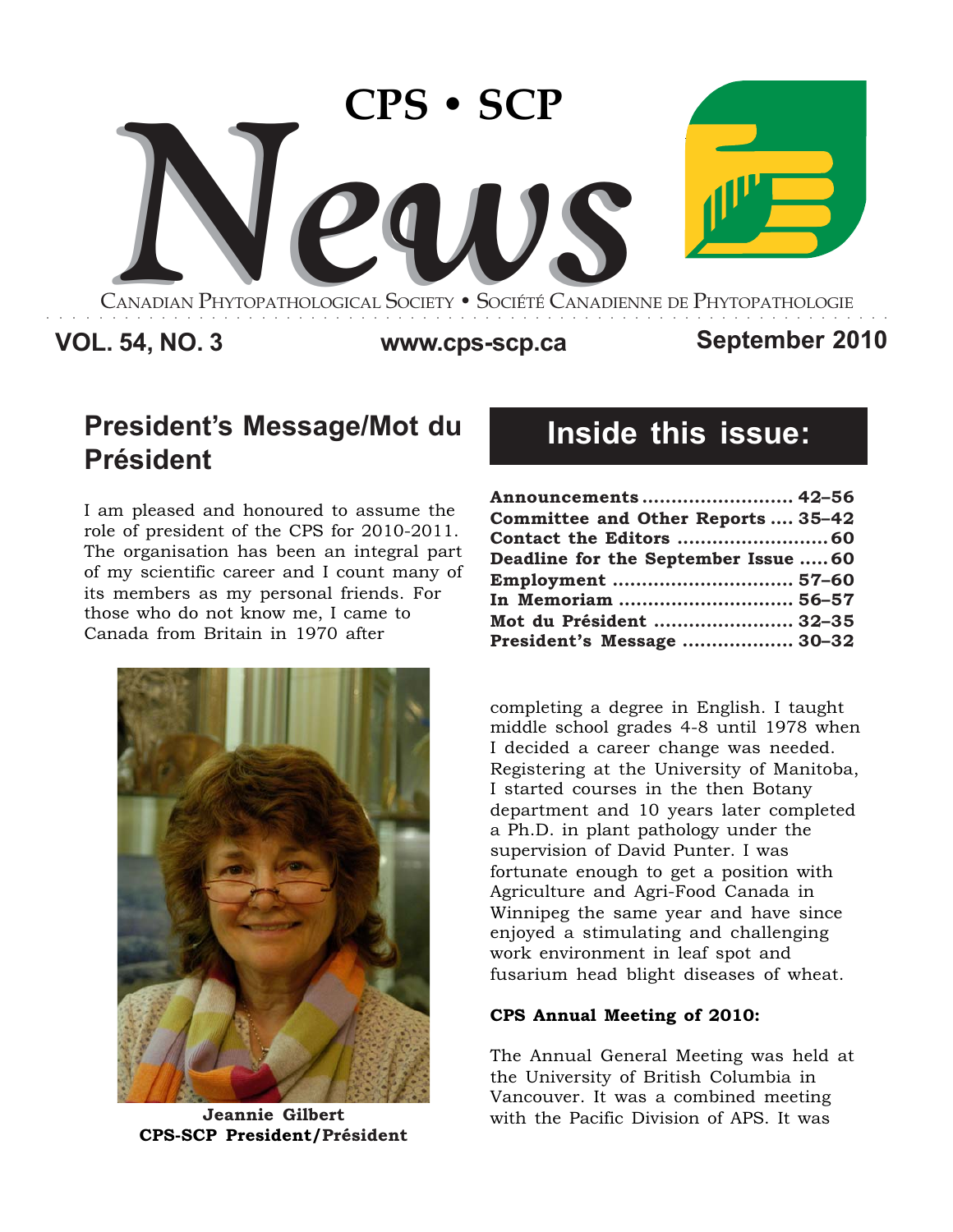well-attended with over 200 members from the two societies. The scientific programs were interesting and varied with symposia examining emerging stresses on forest and agroecosystems resulting from climate change, the contributions of genomics to plant pathology and the development of microbial biocontrol agents over the past 20 years. We were blessed with good weather and were therefore able to take advantage of the Rose and Japanese Gardens on campus while others took the time to visit museums or walk around Stanley Park. The harbour cruise was great fun and provided a memorable background for the Awards Ceremony. Congratulations to the following: Bruce Gossen received the award for Outstanding Research, while the best student poster and oral presentation awards went to Zhen Yao, University of Manitoba, and to Elizabeth Jewel, University of Guelph, respectively. There were also honourable mentions, several student travel awards, and prizes for just

and Randy Kutcher as Junior Director. Several members of the board have assumed new positions namely, Richard Belanger, Past President, Mary Ruth McDonald, President Elect and Russell Tweddell, Senior Director. We also acknowledge a formidable core of individuals who will continue their important work on the board: Sarah Hambleton as Treasurer, Anthony Hopkin as Secretary and Khalid Rashid as Membership Secretary.

Of course, no society survives or thrives without the help of the many members who freely offer their time and energy to work on committees. This is the place where new members, or members who would like to be more involved in the society, can wet their feet. Working together on projects and committees helps forge new friendships and lightens the work for each member. The current committees are listed on the website under "Members" and then "CPS

about every photograph entered in the **Photography** Competition. Congratulations and

## *"Working together on projects and committees helps forge new friendships and lightens the work for each member."*

Operations Manual" which outlines the activities and duties associated

thanks to Tom Forge and the members of the LAC who organized such a memorable meeting.

## **The Board and Committees**:

As usual there are changes to the CPS board this year: I have been impressed to see the work of the board continue seamlessly from year to year like a welloiled machine as terms are completed and new roles assumed. On behalf of the membership I would like to thank Mary Leggett, Past President and Sheau-Fang Hwang, Senior Director for all their contributions over the past years and welcome Fouad Daayf as Vice President

with positions on the board and committees. Take a minute to check it out. The website is a work in action and continually updated. If you have more ideas for the website contact Tom Hsiang. Coreen Franke has taken over as editor of our newsletter CPS News, assisted by Jim Menzies. Kelly Turkington is stepping down and deserves our sincere gratitude for his many years of service. To keep the newsletter lively and interesting you can

send in articles of interest to the general membership; they will be welcomed by the editors. Some 10 years ago, Ron Howard chaired the first Strategic Planning Committee which gave direction to the society for the next 5 years. We are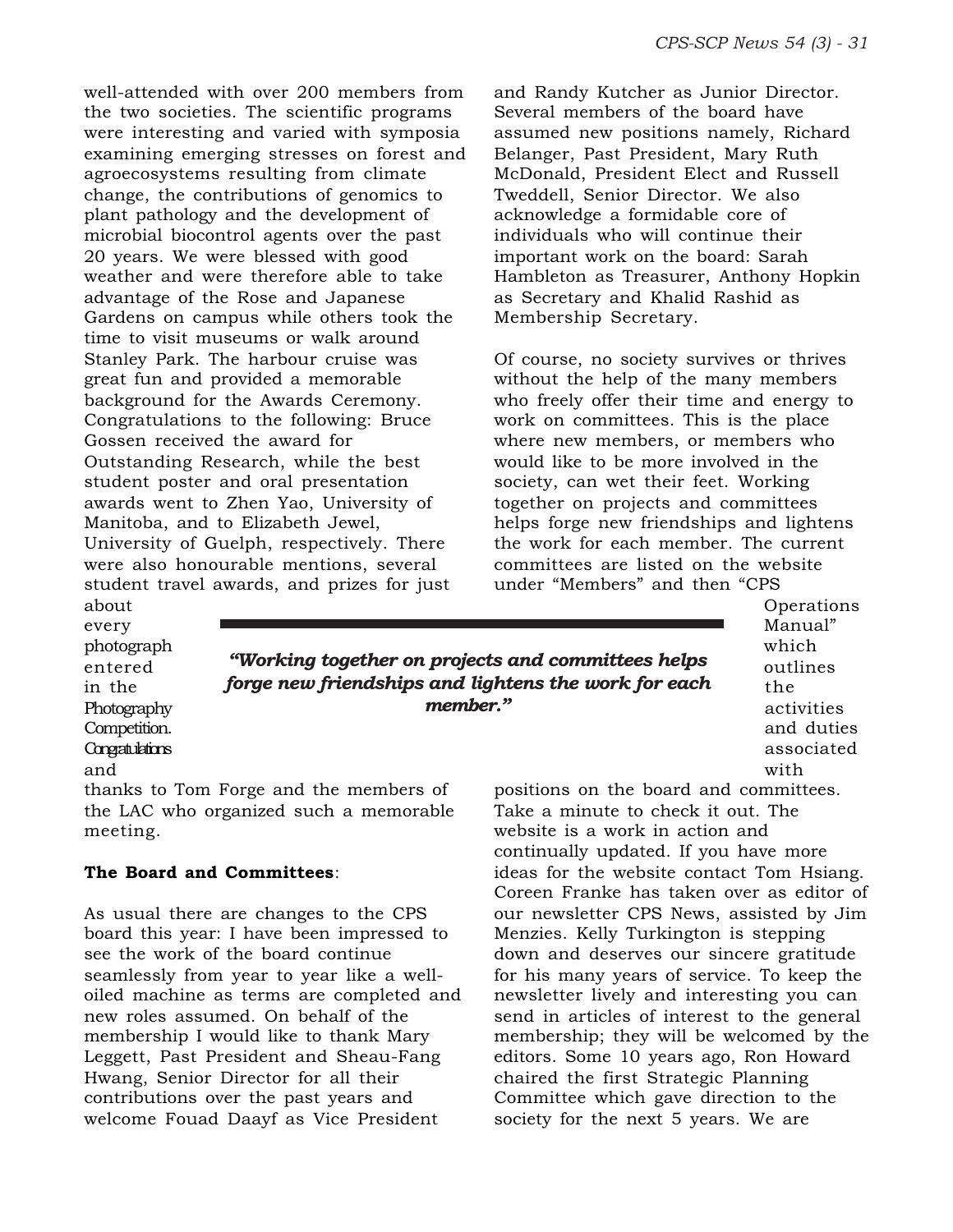currently entering a third such period under the able leadership of David Kaminski. He is the person to talk to if you have ideas for the future direction of the society. These are just a few of the ways in which you can be certain of having your voice heard by CPS!

## **Canadian Journal of Plant Pathology**

Zamir Punja, Editor-in-Chief of CJPP saw months of negotiation with our new publisher Taylor and Francis come to fruition and the first publications appeared earlier this year. The company has emerged as a focussed and supportive publisher and we look forward to calmer times ahead.

### **Some of Our Goals for 2010-2011**

Amendment of the by-laws: Last year Past President, Mary Leggett ran across situations in which it was not possible to institute small changes of policy because of the current by-laws. At her suggestion it has been decided these should be reviewed over the coming year so that details of the by-laws should not prevent actions predicated on changing circumstance and situations. Members will be notified of these changes and asked to vote on them at the AGM in Halifax 2011.

Membership: Every society has to work continuously to keep their numbers up. If you have students or colleagues who need to renew their membership, please give them a nudge. Khalid Rashid is the Membership Secretary and has worked hard to give all the necessary reminders…now it's up to the membership to come forward. We need numbers to keep the society vibrant and healthy.

Committees: We will continue the work started by Russell Tweddell last year in energizing our committees. The committees are essential to keep the

society current and vibrant and this is one important area where members can help by volunteering their time and energy. On behalf of the membership I would like to express my appreciation for all those who are currently contributing to the CPS, be it on the Board, Committees, as Regional Representatives, Editors of the CPS-CPS News and the Canadian Journal of Plant Pathology and the Local Arrangements Committees. These volunteers represent the spirit of CPS and contribute in large part to the success of the society.

## **In Closing:**

It seems that I have become president at a favourable time. The society's finances, which were up and down (mostly down) like a roller coaster for a few years, have settled and the prospects for the coming years look good. Sarah Hambleton, our treasurer has taken control and with the advice of CIBC Imperial Investor Service our investments are sound and fees controlled. On behalf of the membership, thank you, Sarah. Last year saw the successful conclusion of the book, Plant Pathology in Canada 1970-2008, headed up by Denis Gaudet. The project was initiated in the year of our 75<sup>th</sup> Anniversary and will be available in the coming year. For those interested, information and order forms are on the website under "Publications".

I wish all of you the very best in the coming year and look forward to communicating with you in future issues of CPS-SCP News.

J'ai le plaisir et l'honneur d'assumer le rôle de président de la Société canadienne de phytopathologie (SCP) pour l'année 2010-2011. La Société est partie intégrante de ma carrière scientifique et plusieurs de ses membres sont de très proches amis. Pour ceux qui ne me connaissent pas, je suis arrivé au Canada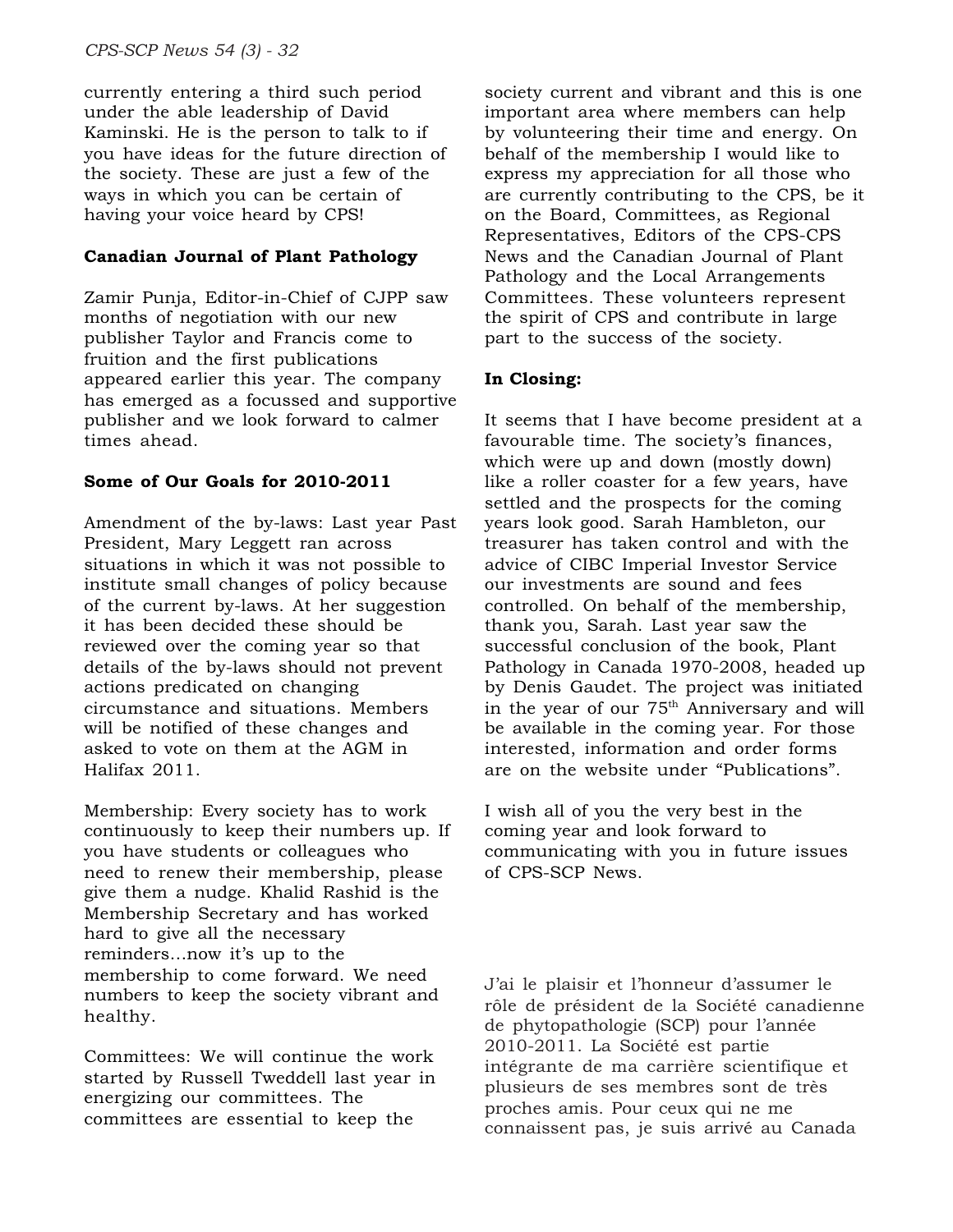meilleur poster et la meilleure présentation

orale,

respectivement.

en 1970, après avoir obtenu un diplôme en anglais en Grande-Bretagne. J'ai enseigné à des classes de la 4<sup>e</sup> à la 8<sup>e</sup> année jusqu'en 1978, époque à laquelle j'ai réalisé qu'il était temps pour moi de changer de carrière. Je me suis donc inscrit à l'Université du Manitoba, à ce qui était à l'époque le « Département de botanique », et, dix ans plus tard,

d'autres ont pris le temps de visiter des musées ou d'explorer Stanley Park. La croisière dans le port a été des plus agréables et a servi de merveilleuse toile de fond à la cérémonie de remise des prix. Félicitations à Bruce Gossen pour son prix d'Excellence en recherche, aux étudiants Zhen Yao de l'Université du Manitoba et Elizabeth Jewel de l'Université de Guelph pour le

un doctorat en phytopathologie sous la direction de David Punter. La même année, j'ai

j'obtenais

*<<C'est en participant, avec d'autres membres, à différents projets et comités qu'on forge de nouvelles amitiés et qu'on allège le fardeau de tout un chacun.>>*

eu l'immense chance d'obtenir un poste à Agriculture et Agroalimentaire Canada à Winnipeg et, depuis, j'ai bénéficié d'un milieu de travail stimulant, rempli de défis, encadrant mes recherches sur la tache des feuilles et la fusariose de l'épi chez le blé.

## **Réunion annuelle 2010 de la SCP**

La réunion annuelle s'est tenue à l'Université de la Colombie-Britannique à Vancouver. Il s'est agi d'une réunion mixte à laquelle a participé la section pacifique de la Société américaine de phytopathologie. Plus de 200 membres appartenant aux deux sociétés y ont participé. Les programmes scientifiques étaient intéressants ainsi que variés, et les symposiums ont traité des nouveaux stress qui perturbent les forêts et des agroécosystèmes qui découlent des changements climatiques, des contributions de la génomique à la phytopathologie et du développement des agents de lutte biologique d'origine microbienne depuis les 20 dernières années. Le temps qu'il a fait était magnifique et quelques-uns ont pu profiter de la roseraie et du jardin japonais, tous deux situés sur le campus, tandis que

Il y a également eu des mentions honorables, plusieurs bourses de voyages accordées à des étudiants ainsi que des prix pour presque toutes les photos présentées au concours de photographie. Félicitations et merci à Tom Forge ainsi qu'aux membres du comité organisateur qui ont su orchestrer une réunion des plus mémorables.

## **Le conseil et les comités**

Comme toutes les années, le conseil de la SCP vit des changements. J'ai été impressionné de constater que, au fil des successions, les travaux du conseil se poursuivent sans heurts, d'année en année, comme s'il s'agissait d'une machine bien rodée. Au nom des membres, j'aimerais remercier Mary Leggett, présidente sortante, et Sheau-Fang Hwang, directeur principal, pour toutes leurs contributions passées et souhaiter la bienvenue à Fouad Daayf, à titre de vice-président, ainsi qu'à Randy Kutcher, en qualité de directeur adjoint. Plusieurs membres du conseil ont assumé de nouveaux postes, dont Richard Bélanger, président sortant, Mary Ruth McDonald, présidente désignée et Russell Tweddell, directeur principal. Nous saluons également un noyau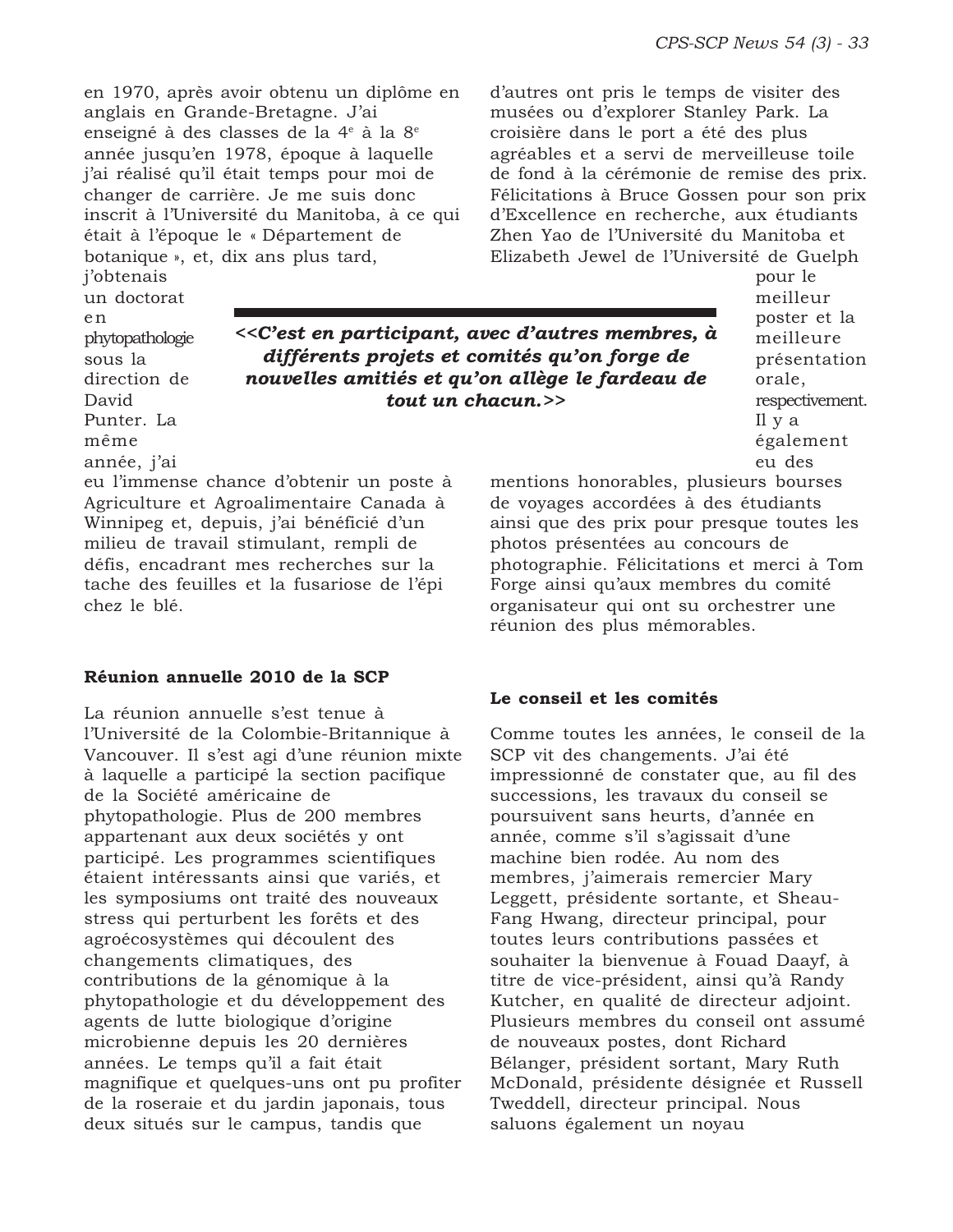impressionnant d'individus qui poursuivront leur travail important au sein du conseil : Sarah Hambleton, trésorière, Anthony Hopkin, secrétaire et Khalid Rashid, secrétaire aux adhésions. Bien sûr, aucune société ne peut survivre sans l'aide de membres bénévoles qui investissent temps et énergie dans les divers comités de l'organisation. C'est dans ces comités que les nouveaux membres, ou ceux qui souhaitent s'impliquer davantage dans la Société, peuvent s'engager. C'est en participant, avec d'autres membres, à différents projets et comités qu'on forge de nouvelles amitiés et qu'on allège le fardeau de tout un chacun. La liste des comités peut être consultée sur le site Web de la Société à la rubrique « Membres » et également dans le *Manuel de procédures* de la SCP qui décrit les activités et les responsabilités associées aux postes relatifs au conseil et aux comités. Prenez une minute de votre temps pour le consulter. Le site Web est dynamique et continuellement mis à jour. Si vous avez d'autres idées pour le site, contactez Tom Hsiang. Coreen Franke, assistée de Jim Menzies, assume le rôle d'éditeur de *CPS-SCP News*, le bulletin de la Société. Kelly Turkington se retire et mérite notre sincère gratitude pour ses nombreuses années de service. Afin que le bulletin demeure vivant et captivant, vous pouvez nous faire parvenir des articles susceptibles d'intéresser les membres : les éditeurs vous en seront reconnaissants. Il y a environ dix ans, Ron Howard a présidé le premier comité de planification stratégique qui insuffla l'orientation de la Société pour les cinq années suivantes. Nous amorçons actuellement la troisième de ces périodes sous la compétente direction de David Kaminski. Il est la personne à joindre si vous avez des idées quant à l'orientation future de la Société. Ce qui précède ne constitue que quelques exemples des moyens qui sont à votre disposition pour faire entendre votre voix à la SCP.

#### *Revue canadienne de phytopathologie*

Zamir Punja, rédacteur en chef de la *Revue canadienne de phytopathologie*, a vu des mois de négociation avec notre nouvel éditeur, Taylor and Francis, aboutir, et les premières publications sont parues plus tôt cette année. En tant qu'éditeur, la compagnie s'est avérée déterminée et d'un grand soutien, ce qui laisse présager de temps plus calme à l'horizon.

## **Quelques-uns de nos objectifs pour 2010- 2011**

Amendement aux règlements : Mary Leggett, la présidente de l'année dernière, s'est heurtée à des situations qui rendaient impossibles des modifications mineures aux politiques de la Société à cause des règlements en vigueur. En tenant compte de ses suggestions, il a été décidé que ces derniers soient révisés dans le courant de l'année afin que des dispositions mineures des règlements n'interfèrent pas avec les changements de circonstances ou de situations. Les membres seront avisés de ces modifications et ils seront appelés à voter sur celles-ci lors de la réunion annuelle qui se tiendra à Halifax en 2011.

Recrutement : Toutes les sociétés doivent sans cesse travailler afin d'accroître le nombre de leurs membres. Si vous connaissez des étudiants ou des collègues qui doivent renouveler leur adhésion, s'il vous plaît, donnez-leur un coup de coude! Khalid Rashid est le secrétaire aux adhésions et il a travaillé fort pour transmettre tous les rappels nécessaires. C'est maintenant au tour des membres de se manifester. Nous avons besoin de tous les membres (et plus encore) afin que notre société demeure dynamique et saine.

Comités : Nous allons poursuivre le travail amorcé par Russell Tweddell l'année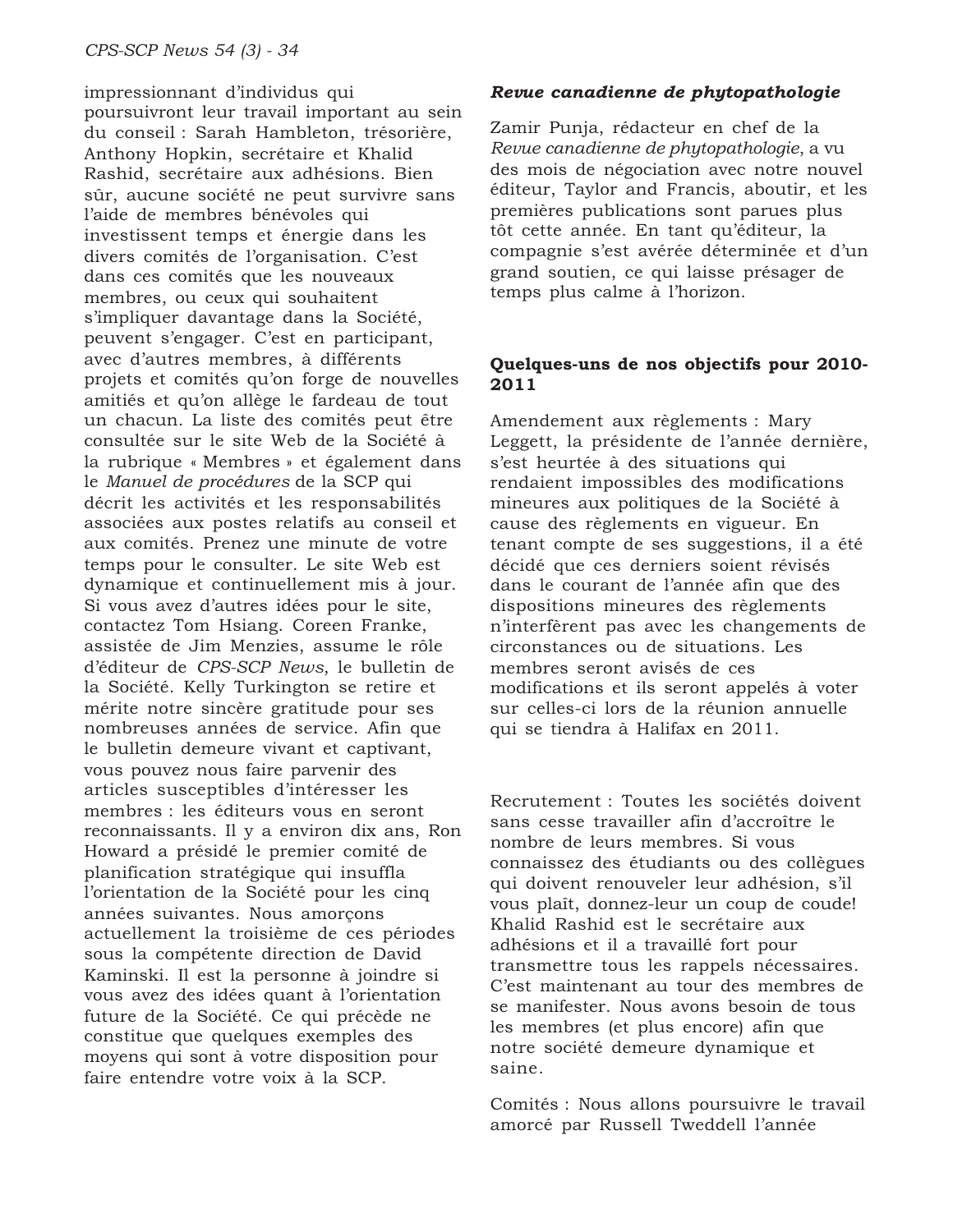dernière en ce qui a trait à l'activation de nos comités. Ceux-ci sont essentiels au dynamisme et au renouvellement continu de la Société, en plus de fournir aux membres l'occasion d'y consacrer bénévolement leur temps et leur énergie. Au nom des membres, je tiens à remercier tous ceux qui contribuent à la SCP, que ce soit à titre de membres du conseil ou des comités, de représentants régionaux, d'éditeurs au *CPS-SCP News* et à la *Revue canadienne de phytopathologie* ou de membres des comités organisateurs locaux. Ces bénévoles représentent l'esprit de la Société et contribuent largement à son succès.

## **En terminant**

Il semble que je sois devenu président à un moment opportun. Les finances de la Société, qui, durant plusieurs années, ont connu des hauts et des bas (mais surtout des bas), un peu à l'image de montagnes russes, se sont stabilisées et les perspectives pour l'avenir semblent bonnes. Sarah Hambleton, notre trésorière, les a pris en charge et, avec les conseils du Service Impérial CIBC, nos investissements sont sûrs et les frais, limités. Au nom des membres, merci Sarah! L'année dernière a vu la publication de *Plant Pathology in Canada 1970-2008*, sous la direction de Denis Gaudet. Le projet avait vu le jour au cours de l'année de notre 75e anniversaire et le livre sera offert dans le courant de cette année. Avis aux intéressés : vous trouverez plus d'information et un bon de commande sur le site de la SCP, à la rubrique « Publications ».

Sur ce, je vous souhaite la meilleure des années et j'ai hâte de communiquer de nouveau avec vous grâce aux prochains numéros de *CPS-SCP News*.

## **Committee and Other Reports**

## **Canadian Phytopathological Society/La Société canadienne de phytopathologie AGM Agenda 2010**

Seventy five CPS members in attendance. Quorum is 25 members. Time: 12:30 PM.

### **1. Welcoming Remarks**

Outgoing President Richard Belanger welcomed the attendees to the annual AGM

## **2. Moment of Silence for deceased members in 2009-2010**

Dr. Lakhdar Lamari

## **3. Adoption of the AGM 2010 agenda**

Moved/Seconded: Jim Menzies/Robin Morrall. Passed

## **4. Adoption of Minutes from the 2010 AGM Winnipeg, MB**

September 2009 Newsletter Moved/Seconded: Sarah Hambleton/Mary Leggett. Passed

## **5. President's Report**

The President made special reference to the Society's financial situation. Through good planning on the part of the Financial Advisory committee and hard work on the part of the CPS Treasurer Sarah Hambleton the society's finances have improved. The President thanked the Board for its' efforts during the year and he thanked the Local Organizing Committee for an excellent meeting.

It was noted that Kelly Turkington was stepping down as Newsletter Editor after a number of years of service to the Society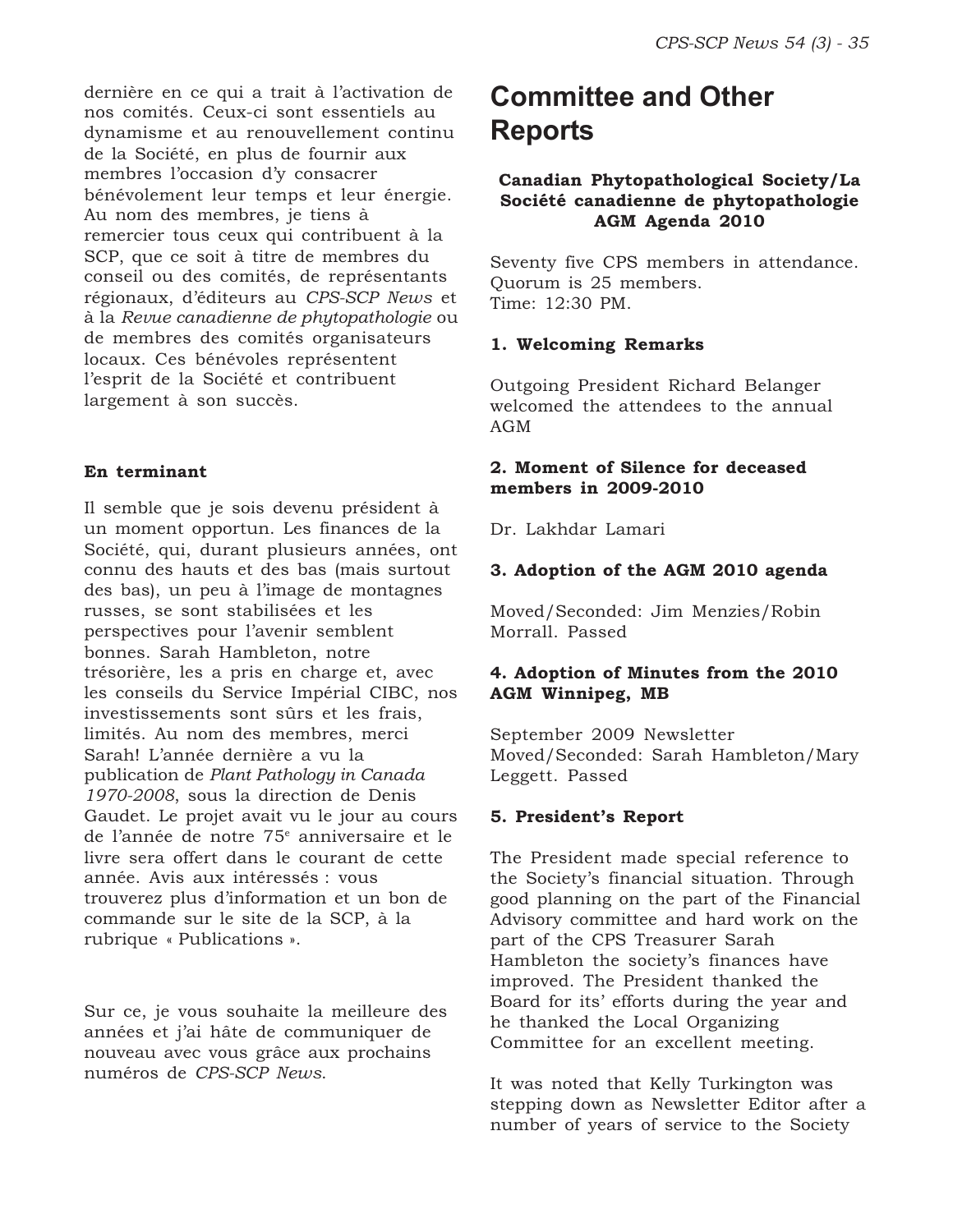and thanked him for staying on longer than his expected tenure until a replacement could be found. Coreen Franke will take over in Sept issue. Richard announced results for election and thanked participants who put their names forward. The successful candidates were Fouad Daayf (Vice President) and Randy Kutcher (Junior Director).

## **6. Treasurer's Report and Financial Statement - Sarah Hambleton**

At the end of 2009, the CPS had \$116,839 in unrestricted funds (Unrestricted funds includes \$41,000 in mutual funds, operating cash, and other assets such as book inventory) and \$107,231 in restricted funds (restricted funds include the Glen Anderson fund plus the student and research award funds) for a total of \$224,070 in net assets. Overall, operating expenses were reduced and revenue was up, compared to 2008.

Revenue included:

- A Net profit of \$12,673 from the 2009 AGM in Winnipeg;
- A \$3,000 increase in membership dues;
- A \$30,000 one-time signing bonus with Taylor and Francis, received in 2009;
- A \$5,123 gain on investments;
- A \$2,000 increase in sales of Diseases of Field Crops Canada (DFCC)

The 2009 totals included a substantial increase in book inventory with the reprinting of DFCC (in contrast to the 2008 statements which included a \$20,000 bookkeeping write-down of inventory of the French version, MGCC) and higher than usual advance membership payments towards 2010 membership.

Motion: that the financial statement be accepted.

Moved/seconded: Karen Bailey/ Andre Lévesque. Passed.

## **Auditors Report**

Sarah Hambleton presented the annual auditors report by McCay, Duff & Co. LLP of Ottawa.

Copies of the Auditors report were distributed to the membership and can be received by contacting the secretary or treasurer.

Motion: Sarah Hambleton moved that the auditors report be accepted as presented. Moved/seconded Andre Lévesque/ Jim Menzies Motion Carried

## **7. Report of the Financial Advisory Committee – Mary Leggett**

The Financial Advisory Committee (FAC) met on June 19 2010 to review the progress on the strategic plan and the financial statements for the CPS as well as the budget forecasts to 2014.

## **Strategic Plan 2006-2011**

The FAC reviewed the progress on the goals of the fourth year of the strategic plan. The majority of the goals have been met or are in progress. The actions that remain to be addressed relate to reviewing the constitution and bylaws (3.1.3), and investigating ways to increase the number and diversity of members in the society (4). The updated plan will be found on the CPS website at http:// www.cps-scp.ca/upload/strategicplan2009 review.pdf .

A new Strategic Planning Committee has been formed to develop the plan for 2012- 2017. The Committee is being chaired by David Kaminski and the current members are Greg Boland, Russell Tweddell, Tim Paulitz, Angela Orshinsky, Ken Conn, and Holly Derkson, Mary Leggett. The chair is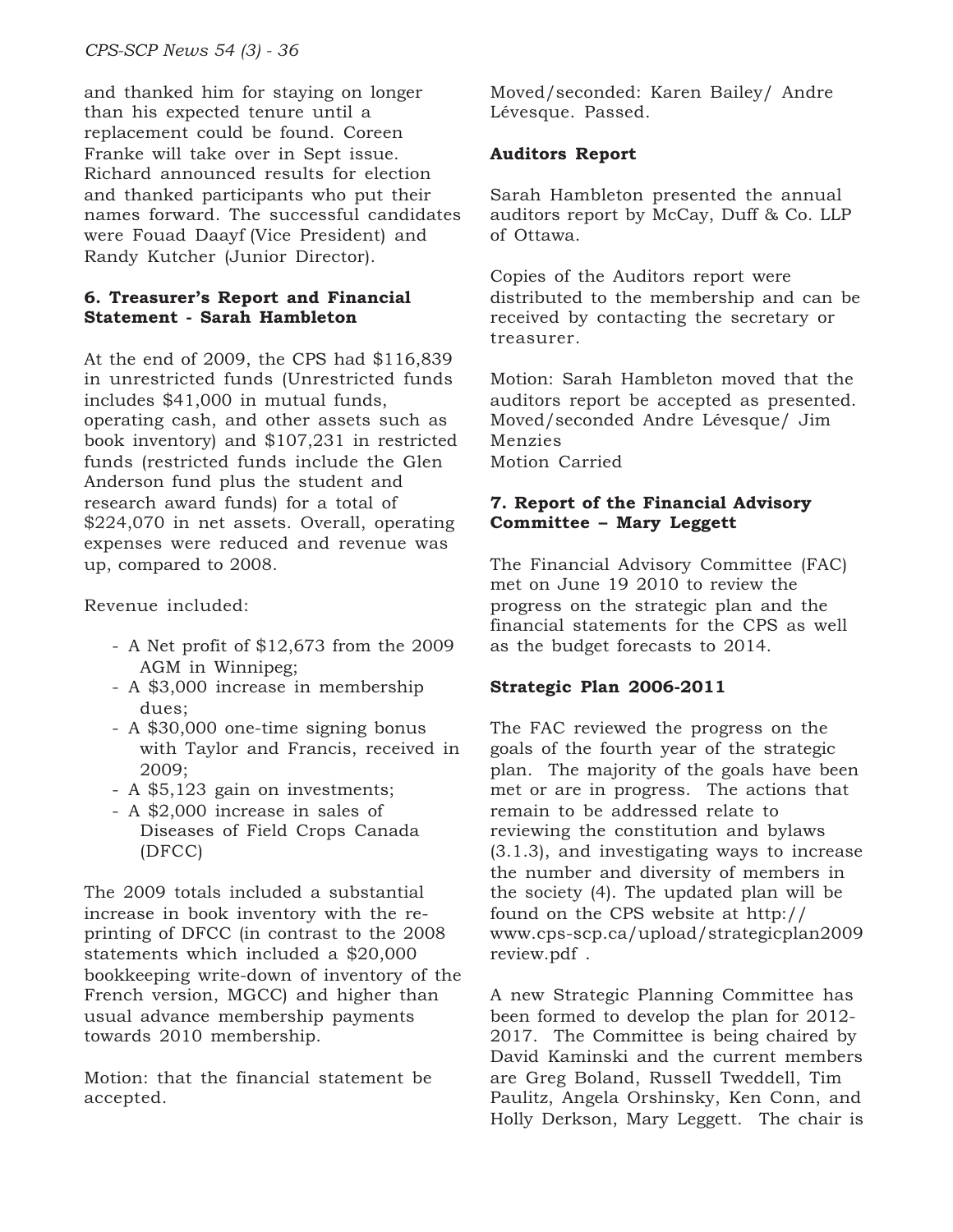#### THE CANADIAN PHYTOPATHOLOGICAL SOCIETY INC. LA SOCIÉTÉ CANADIENNE DE PHYTOPATHOLOGIE INC.

#### **STATEMENT OF NET ASSETS**

#### FOR THE YEAR ENDED DECEMBER 31, 2009

|                                              | 2009                |         |            |         |       |         | 2008  |         |
|----------------------------------------------|---------------------|---------|------------|---------|-------|---------|-------|---------|
| <b>BALANCE - BEGINNING</b><br><b>OF YEAR</b> | <b>Unrestricted</b> |         | Restricted |         | Total |         | Total |         |
|                                              | S                   | 73,720  | S          | 103,297 | s     | 177,017 | \$    | 213,114 |
| Net revenue (expenditure)<br>for the year    |                     | 43,119  |            | 3.934   |       | 47,053  |       | 36,097) |
| <b>BALANCE - END OF YEAR</b>                 |                     | 116,839 |            | 07.231  |       | 224,070 |       | 177.017 |

still planning to recruit a few additional members. The committee has had two conference calls and held a face to face meeting at the AGM in Vancouver. They have decided that membership retention and recruitment will be a major focus of the new plan.

#### **Budget and Forecast**

The board has been concerned with the budget deficits that occurred over the last few years but thanks in a large part to the transfer of the publication of the journal to Taylor and Francis we will have a modest profit in 2009 and are projecting maintaining this for the next five years. This will allow the CPS to provide our members with all the advantages of belonging to the society and support the publication of new information products. We were able to reprint the DFCC, the book outlining the history of plant pathology in Canada will be published in 2010 and the new series on diseases of

vegetable crops will start to be available in 2011.

Motion: Approval of the report of the Strategic Planning Committee Moved/seconded Andy Tekauz/ Randy Kutcher

## **8. Canadian Journal of Plant Pathology 8.1 Report from the Senior Editor - Zamir Punja**

T&F provides incentives for publication.

## **8.2 Report from Taylor and Francis (T&F)**

Lindsey Dixon of T&F provided an update on the CJPP

T&F has established an on-line review system (manuscript central) to assist the Editor. T&F is working towards a 6-week turn-around for publication of each issue once papers are received by the publisher,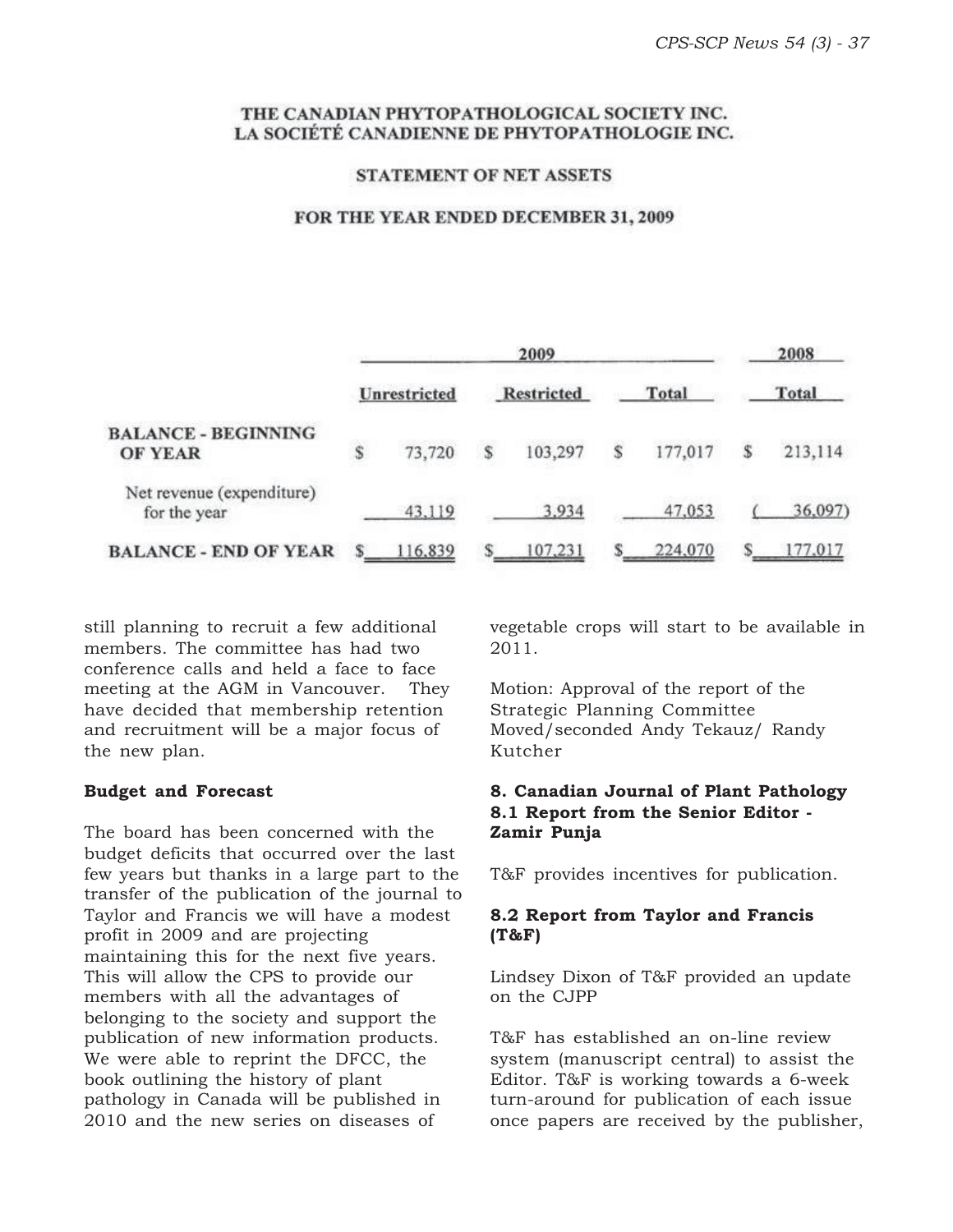though the manner in which manuscripts are received by the journal may influence the process. Accepted manuscripts are available live and citable, 5 days after being received by T&F, and are available immediately before printing.

Marketing and distribution by T&F is Global, and target countries include those where citations exist, but not where no sales exist. The philosophy is to increase readership as well as to increase the journal's profile internationally. Ms. Dixon noted that CPS members can ensure the success of the relationship by ensuring institutional subscriptions at their place of employment.

## **9. Proposed By-Law Changes for 2010/ 11**

Proposal for elections and announcement of results by electronic means, and also to change the official address of the Society.

### **10. Approval of annual reports from committees and representatives**

## **Standing Committees/Source/Chair**

- 10.1. 2009 Awards Committee/March Newsletter/Steven Strelkov
- 10.2. Nominations Committee/March newsletter/Mary Leggett
- 10.3. Canadian Plant Disease/March Newsletter/Robin Morrall
- 10.4 CPS education committee/June newsletter/Greg Boland
- 10.5 Membership/June newsletter/ Khalid Rashid

Motion: that the published committee reports be accepted Moved/Seconded Jim Menzies/ Robin Morrall. Passed

## **Other Reports**

## **10.6 Local arrangements update – Tom Forge**

Unofficial estimates at the time of the AGM

Attendance: 140 CPS + 40 APS + 5 industry-sponsored attendees

Registration revenue = \$74,476.76 Sponsorship revenue = \$23,910.90

Expenses (through UBC Conferences) = \$45,194.42

Expenses – deposits to  $CPS = $7,000$ Expenses – APS abstracts = \$990 Expenses – CPS abstracts =  $$2,310$ Expenses – Special events & awards = \$15,707.51 Expenses – Speaker travel expenses, page charges, etc. = \$10,730.62 Total expenses =  $$81,932.55$ 

Any actual profit generated from the meeting will be split by with the APS using a formula based on the percentage of paid registrants.

## **10.7 Strategic Plan update – David Kaminski**

In 2010 a new committee will be established under David Kaminski. Membership renewal will be the focus of next planning period. In addition there will be a review of the constitution and of the bylaws.

## **10.8 CPS-SCP News - Kelly Turkington**

Coreen Franke to take over as editor of the newsletter in September. Kelly has agreed to work with Coreen on the December newsletter.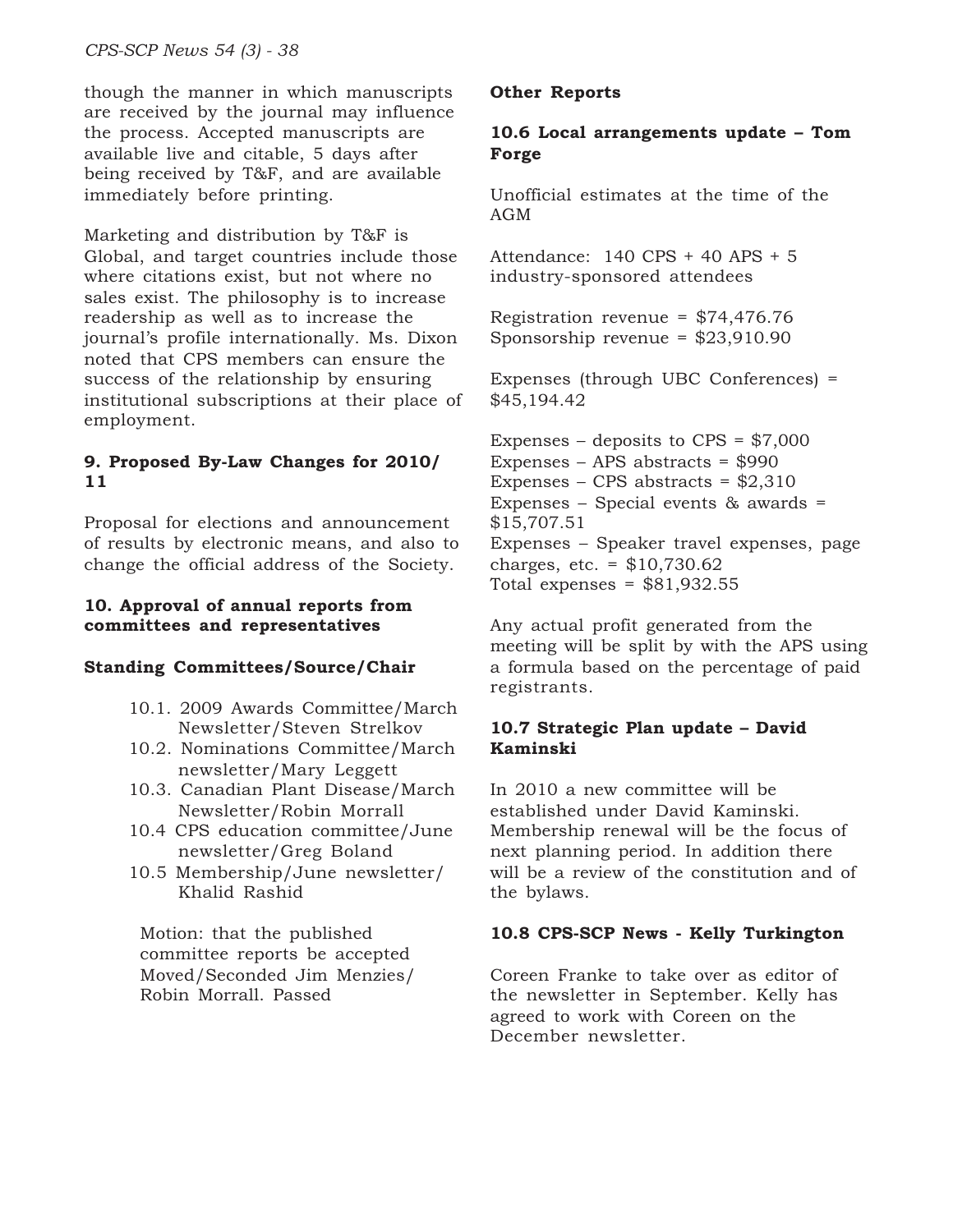## **10.9 CPS Website - Tom Hsiang**

Tom provided a brief report of website activities

Issues to consider in the upcoming year are:

- Online payment system for membership renewals, etc.
- CJPP access for older issues (Volumes 1- 20) is not free at the Taylor & Francis site and therefore will be removed from the CPS website
- To investigate a change in the web Hosting Service.

#### **10.11 Resolutions Committee - Pervaiz Abbasi**

- 1. The membership of the CPS thanks Tom Forge and the Local Organizing Committee for providing an excellent and interesting meeting in Vancouver.
- 2. The membership of the CPS thanks Kelly Turkington for his efforts on the CPS Newsletter.

Moved/ seconded: Kahlid Rashid/Russell Tweddell. Passed.

#### **10.12 History Project - Denis Gaudet**

The project is in the final stages. Richard Gugel has provided technical edits. Karen Bailey assisted in final steps of production. The CPS Board had previously authorized \$3,000 for professional cover design and indexing and has approved the expenditure of printing 300-500 copies in 2010.

#### **11. Presentation of Certificates and Installation of new Board Members**

CPS/SCP Board Members for 2010- 2011

President: Jeannie Gilbert

President Elect: Mary Ruth MacDonald Vice President: Fouad Daayf\* Past President: Richard Bélanger Secretary: Anthony Hopkin Treasurer: Sarah Hambleton Membership Secretary: Khalid Rashid Senior Director: Russell Tweddell Junior Director: Randy Kutcher \*

\* Incoming Board member

#### **12. Remarks from Incoming President – Jeannie Gilbert**

Richard Belanger turned over the responsibilities of President to Jeannie, who accepted them and thanked the membership for their confidence in her.

### **13. Adjournment 13:38**

Moved/ seconded: Jim Menzies / Andre Lévesque

#### **2010 CPS Awards Committee Report**

The following awards were announced and presented at the CPS Annual Meeting in Vancouver on June 22, 2010: Outstanding Research Award, two CPS Student Travel Awards, one ICMS Travel Award, one Taylor & Francis Travel Award, one Best Student Oral Presentation Award and one Best Student Poster Presentation Award. In addition, the winner of the Best Student Oral Presentation was awarded a copy of the book *Noms des maladies des plantes au Canada* on behalf of the Quebec Society for the Protection of Plants.

### **Canadian Phytopathological Society Graduate Student Travel Awards:**

#### **1. Mr. Mike Donaldson**

Mike Donaldson is a PhD candidate in the Environmental & Life Science Graduate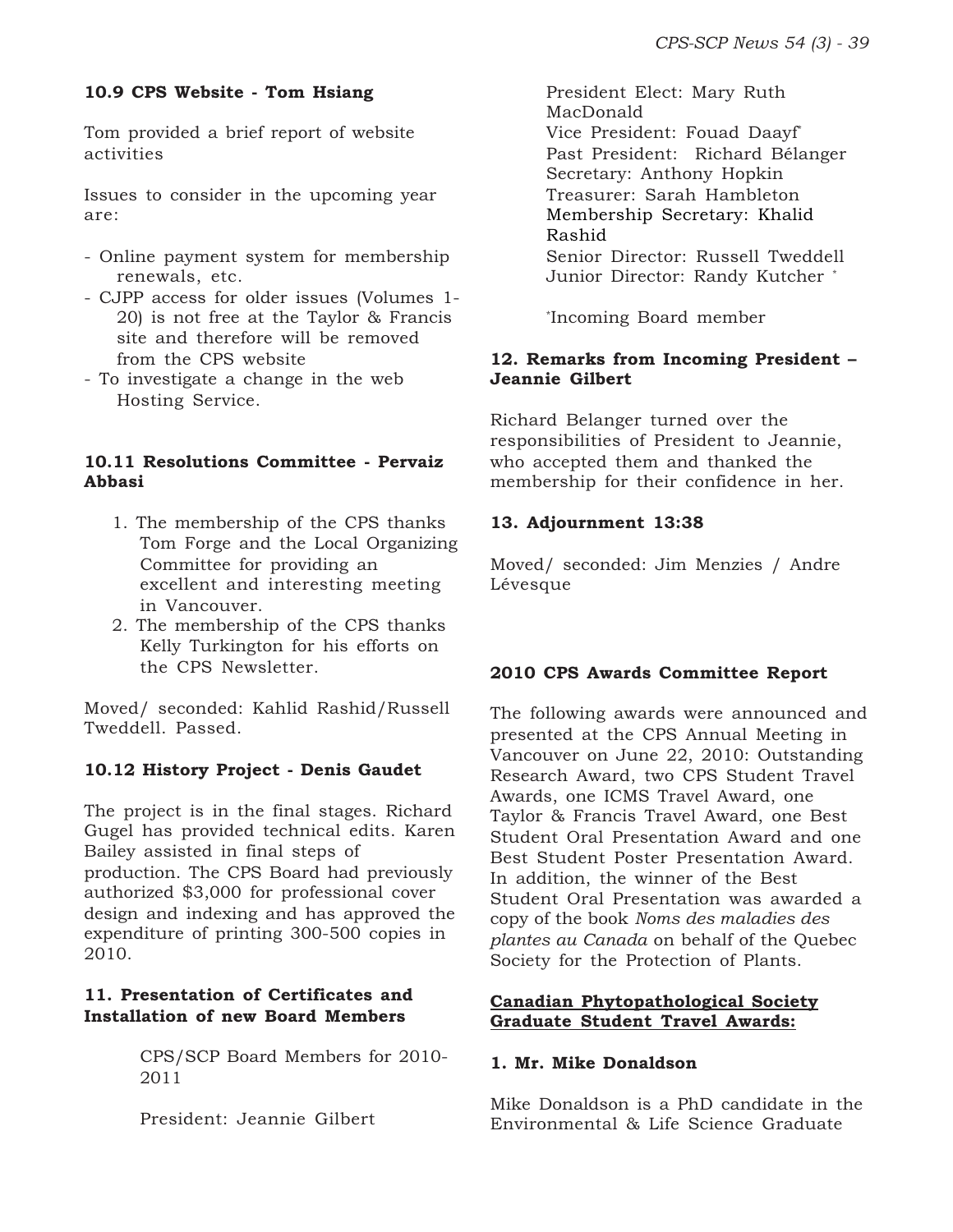Program at Trent University, Peterborough, where he has been conducting research on the posttranscriptional control of gene expression in the fungal plant pathogen *Ustilago maydis*. He received his B.Sc. and M.Sc. degrees from the University of Waterloo and University of Toronto, respectively. Mike has received 10 awards and certificates during his academic career, most recently an Ontario Graduate Scholarship from Trent University. He has authored or co-authored 9 publications and abstracts.

The Canadian Phytopathological Society was pleased to present the Student Travel Award to Mike Donaldson in recognition of his outstanding performance as a graduate student in plant pathology.

## **2. Mr. Jianfeng "Robert" Liu**

Jiangfeng "Robert" Liu is an MSc student in the Department of Agricultural, Food and Nutritional Science at the University of Alberta, Edmonton, where his research is focused on understanding the pathogenic and molecular diversity of *Peronospora viciae* f.sp. *pisi*, causal agent of downy mildew of pea. Robert obtained a B.Sc. Honours degree jointly from the Nova Scotia Agricultural College and Fujian Agriculture and Forestry University. He has received 3 previous scholarships and awards, and has authored or co-authored 4 publications and abstracts.

The Canadian Phytopathological Society was pleased to present the Student Travel Award to Jianfeng "Robert" Liu in recognition of his outstanding performance as a graduate student in plant pathology.

The recipients received funding to attend the annual CPS meeting and an opportunity to present their work.

## **ICMS Travel Award:**

## **1. Mr. Nael Thaher**

Nael Thaher is an MSc student the Department of Plant Agriculture, University of Guelph, working on the sensitivity of *Ascochyta rabiei* to QoI fungicides. He has received a number of previous honours, including a Dean's Scholarship from the University of Guelph. Nael has also authored or co-authored 4 publications and abstracts.

The Canadian Phytopathological Society was pleased to present, on behalf of ICMS, the ICMS Travel Award to Nael Thaher.

ICMS sponsored this award, which provided Nael with funding to attend the annual CPS meeting and an opportunity to present his work.

## **Taylor & Francis Travel Award:**

## **1. Ms. Ru Li**

Ru Li is a PhD student in the Department of Plant Science, University of Manitoba, researching the influence of bacterial communities on plant health under different cropping systems. She obtained M.Sc. and B.Sc. degrees from Yunnan University, China. Ru has won 3 previous awards, and has authored or co-authored 5 publications and abstracts.

The Canadian Phytopathological Society was pleased to present, on behalf of Taylor & Francis, the Taylor & Francis Travel Award to Ru Li.

Taylor & Francis sponsored this award, which provided Ru with funding to attend the annual CPS meeting and an opportunity to present her work.

## **Best Student Oral Presentation Award:**

**This year, one Best Student Oral Presentation Award was given.**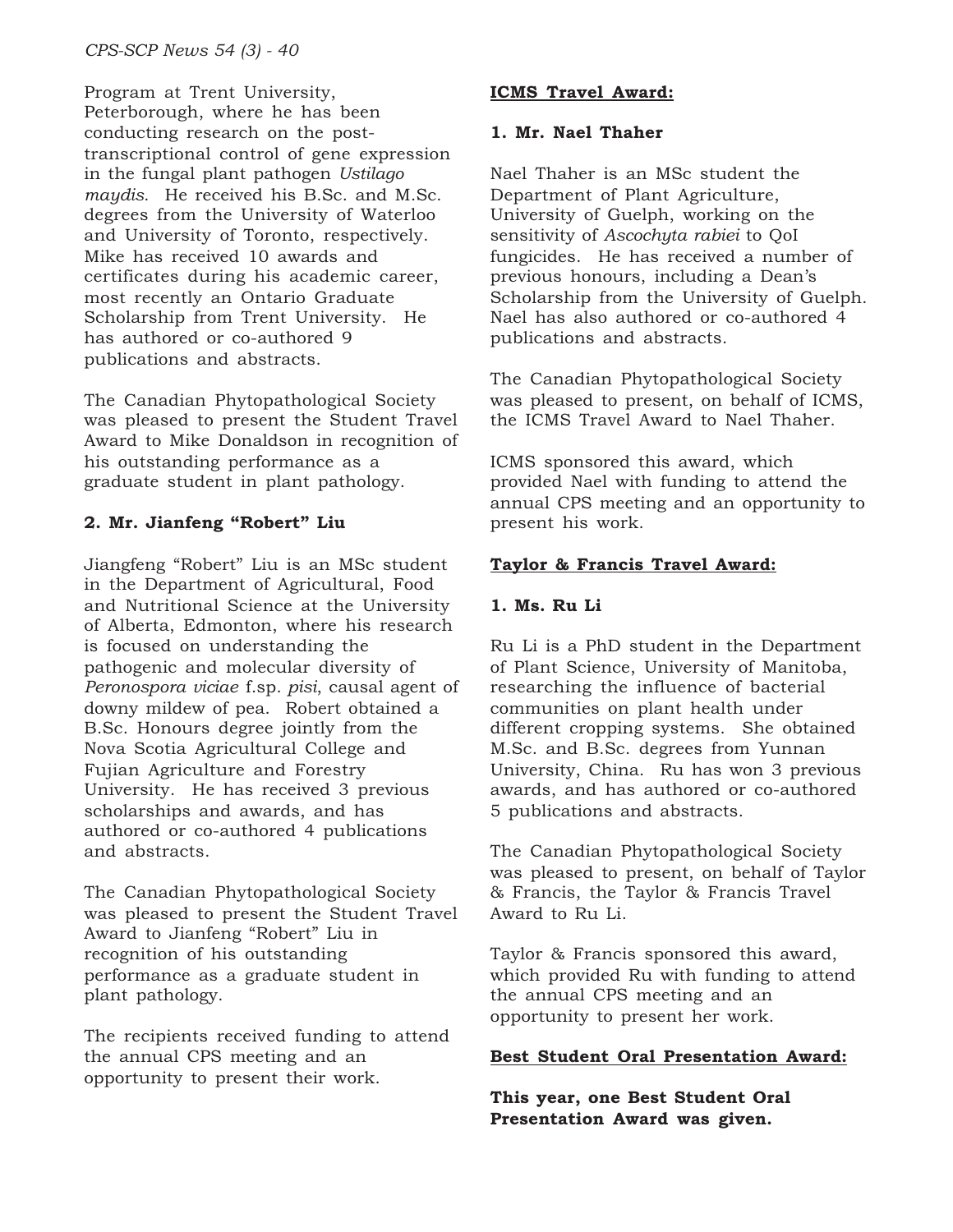1. The Canadian Phytopathological Society was pleased to present the Best Student Oral Presentation Award to **Ms. L.E. Jewell** (University of Guelph) in recognition of her outstanding performance in presenting her research on the 'Genetics and pathogenicity of *Microdochium nivale*.'

Dr. Richard Bélanger also presented **Ms. Jewell** with a copy of the book *Noms des maladies des plantes au Canada*, on behalf of the **Quebec Society for the Protection of Plants.**

**In addition to the winner, there were two honourable mentions in the oral presentation competition:**

- **· Mr. Nael Thaher** (University of Guelph), for his presentation on 'Comparison of methods to assess the sensitivity of *Ascochyta rabiei* to strobilurin fungicides'
- **· Ms. Holly Derksen** (University of Manitoba), for her presentation on 'Raging hormones: the role of hormone defence signalling in the potato-*Verticillium dahliae* interaction'

#### **Best Student Poster Presentation Award:**

1. The Canadian Phytopathological Society was pleased to present the Best Student Poster Presentation Award to **Ms. Zhen Yao** (University of Manitoba) for her poster entitled 'VdNEP is both a pathogenicity factor and an elicitor in the interaction between *Verticillium dahliae* and *Helianthus annus*'

#### **In addition to the winner, there was one honourable mention in the poster competition:**

**· Ms. Nadia Morales** (University of Western Ontario), for her poster entitled '*Verticillium dahliae* genes putatively involved in microsclerotia development'

#### **Outstanding Research Award:**

#### **Dr. Bruce Gossen**

The Canadian Phytopathological Society was pleased to present the Outstanding Research Award to Dr. Bruce Gossen, Agriculture and Agri-Food Canada, Saskatoon, in recognition of his exceptional research contributions and exemplary scholarly accomplishments in plant pathology in Canada.

Dr. Gossen's nomination noted, in part, the following: "During his 30-year career, [Dr. Gossen] has worked and published on a broad range of disease issues on a variety of crop species, including pulse crops (lentil, chickpea, field pea, lupin), canola, forage and turf grasses, forage legumes, cereals, and even vegetable crops such as celery, melons and vegetable Brassicas. In these studies, he has examined the dissemination and spread of diseases, described the conditions required for infection, identified resistance and the processes that underlie this resistance, and identified four new diseases or extensions of the range for known diseases that have an important impact on the Canadian prairies…

Collaboration has been a consistent element of Dr. Gossen's research program, and a major key to the success and impact of his research. He has worked closely and published prolifically with many of the top pathologists in western Canada, has collaborated and published with colleagues in the USA, New Zealand, Australia, Japan, etc., and has collaborated with plant breeders, agronomists, entomologists, weed scientists, plant physiologists, chemists, soil scientists and ecologists, microbiologists, and even specialists in remote sensing…

In addition to these research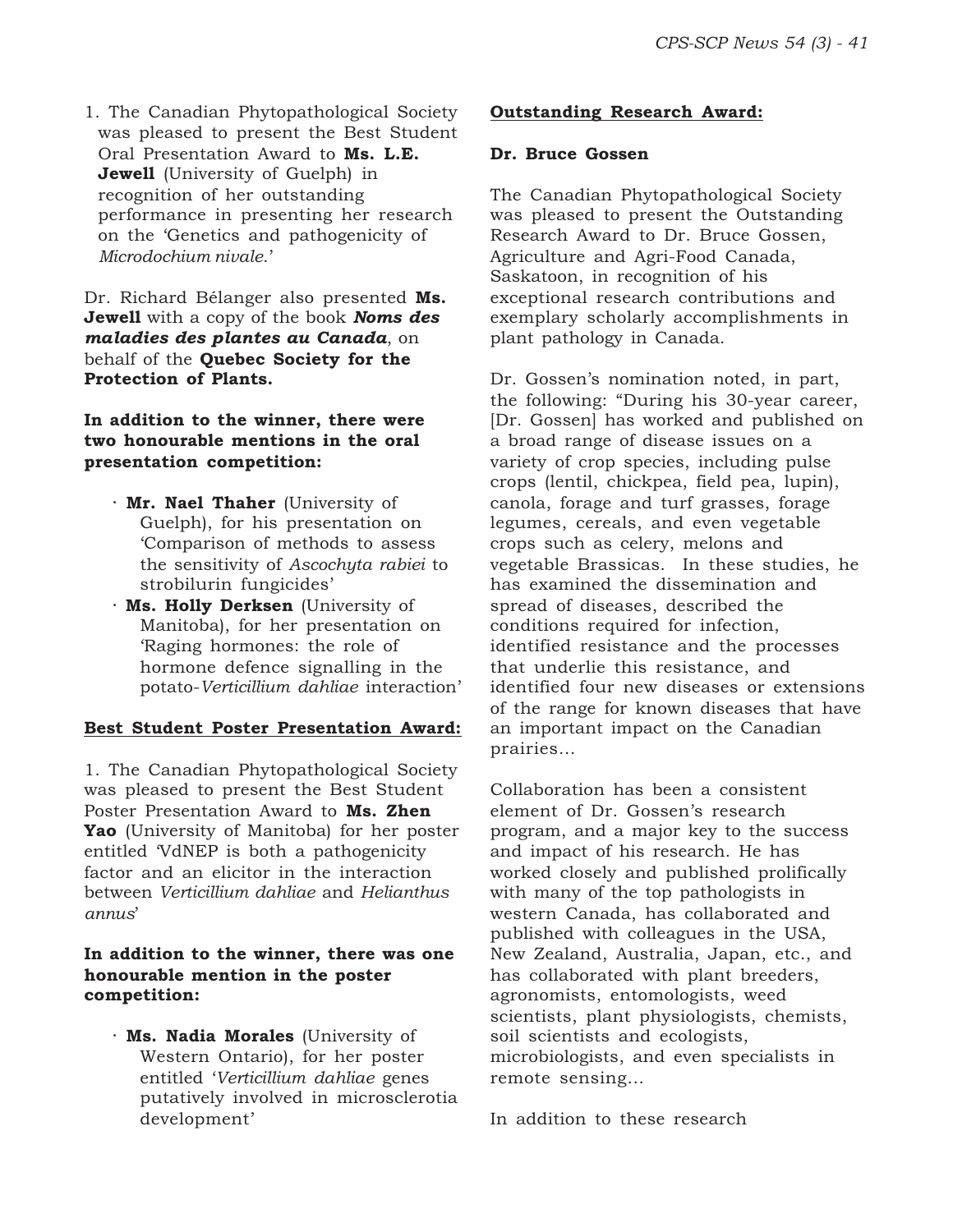contributions, Dr. Gossen has contributed to the research community through his leadership in teaching, extension and professional organizations. He has supervised numerous graduate students (currently an adjunct professor at the University of Guelph) and has taught classes at the University of Saskatchewan… he has also been active in the leadership of many organizations, e.g., Chair of the Western Forum on Pest Management and President of the Canadian Phytopathogical Society…

Dr. Gossen's achievements in disease management research, the success of his work to ensure that these results are transferred to growers and his leadership in the scientific community have had an enormous positive impact on plant agriculture in western Canada."

## **Report submitted by: Stephen Strelkov**

**Chair, CPS Awards Committee 2010**

## **Announcements**

## **Notice of the 2010 Annual Meeting of the Saskatchewan Regional Group of the CPS**

The annual meeting of the Saskatchewan regional group of CPS will be held Dec 9 at 1:00 at the AAFC Saskatoon Research Centre. All CPS members and those interested in plant disease issues are welcome to attend. This meeting is being held in conjunction with the Plant Disease Committee (SPDC) meeting on December 10 at the same venue.

This announcement is also the first call for submission of scientific papers. Oral presentations should be kept to 12 minutes in length (plus 3 minutes for questions). Abstracts can be published in the Canadian Journal of Plant Pathology for a fee of \$35. Posters are also welcome, and will be presented during the coffee break. This meeting is an excellent venue for graduate students to present their work, and we encourage all those interested to participate.

Following the meeting, you are invited to attend an evening social at a restaurant to be determined. The cost will be about \$15 - \$20 per person. Please feel free to invite your spouses, students and friends to a fun evening out.

Please respond by November 19 if you plan to attend the meeting and/or social, and if you plan on giving a presentation. Please contact me for guidelines regarding abstract submission.

Cheryl Armstrong-Cho CPS Saskatchewan Regional Representative Department of Plant Sciences/Crop Development Centre University of Saskatchewan 51 Campus Drive Saskatoon, Saskatchewan S7N 5A8 (306) 966-1956 cheryl.cho@usask.ca

## **2010 Joint Annual Meeting of the CPS with the Pacific Division (PD) of the APS 'Working Together for Healthier Plants', Vancouver BC, 20-23 June 2010**

## **Photo Contest Winners**

Following on the success of the Photo Contest at the 2009 CPS Annual Meeting in Winnipeg MB, organizers of the 2010 conference in Vancouver called on all CPS and APS-PD registrants to submit up to three of their best images in each of four categories. Prizes were awarded to the top three images in each category. Thanks to volunteer judges Zamir Punja, Marianne Elliott, and David Kaminski and to the ten individuals who submitted a total of 34 entries. Winning images are shown below.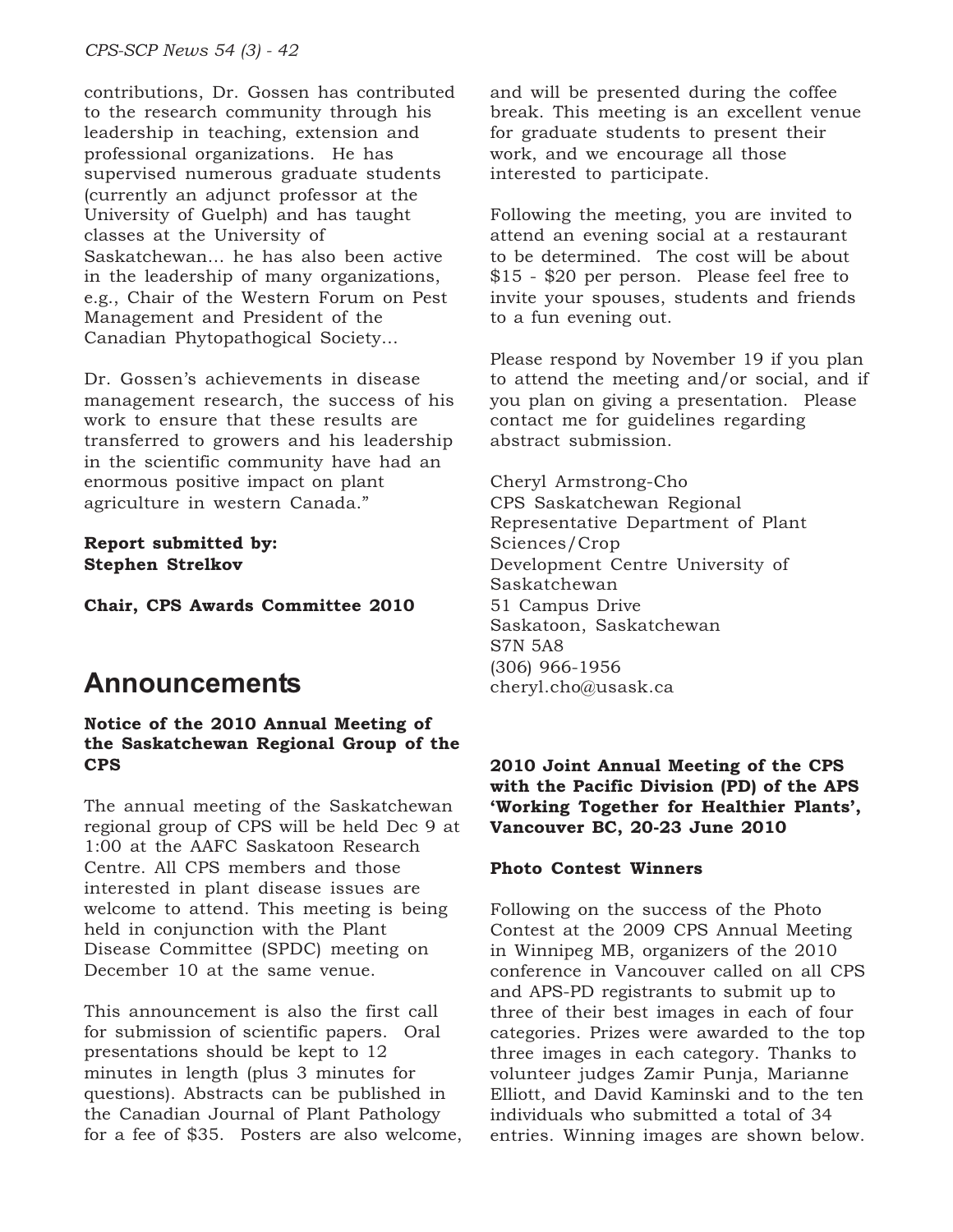## **Category 1. A plant disease/symptoms of a plant disease**

1. '*Monilinia fructicola* on peach', Gayle Jesperson, BC Ministry of Agriculture and Lands, Kelowna BC



2. 'Aster Yellows on columbine', Jay Pscheidt, Dept. of Botany & Plant Pathology, Oregon State University, Corvallis OR

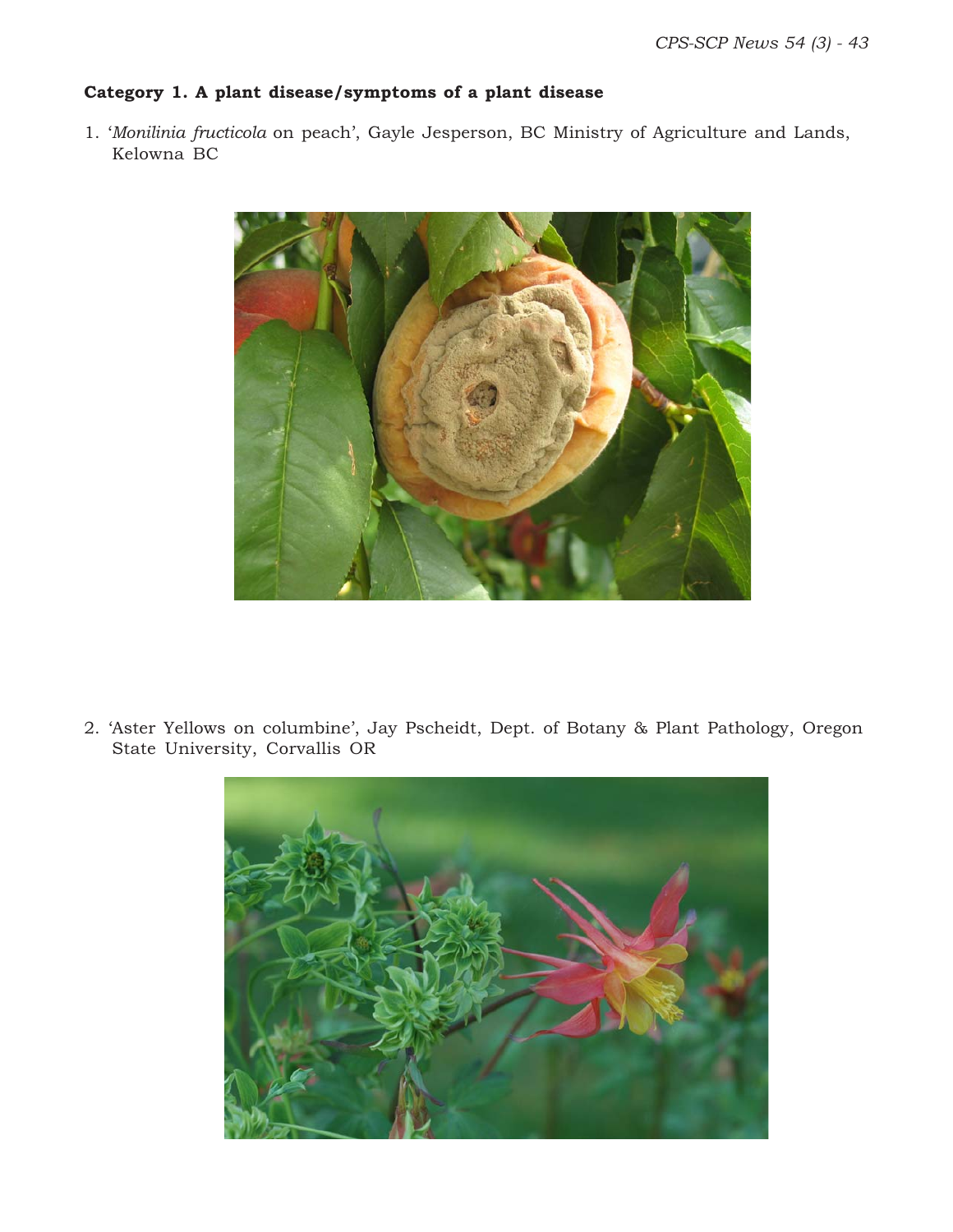3. '*Ascochyta rabiei* on chickpea', Cheryl Armstrong-Cho, Crop Development Centre, University of Saskatchewan, Saskatoon SK



## **Category 2. A plant pathogen/signs of a plant pathogen**

1. '*Typhula incarnata* sclerotia', Vincent Huang, School of Environmental Sciences, University of Guelph, Guelph ON

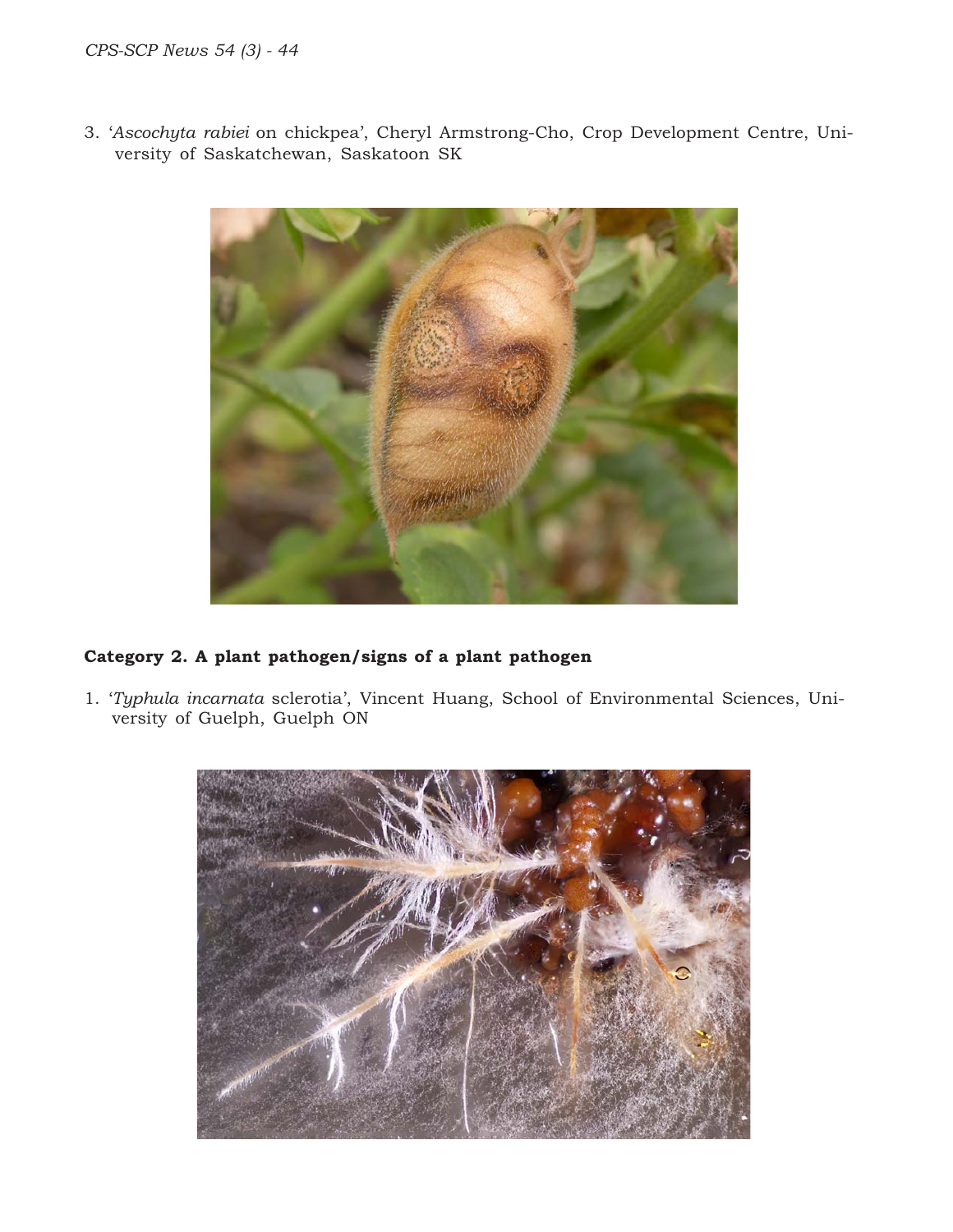2. '*Fusarium avenaceum* causing Fusarium dry rot of potato', Rick Peters, Environmental Health-Integrated Pest Management, AAFC, Charlottetown PE



3. '*Typhula ishikariensis* sclerotia', Vincent Huang, School of Environmental Sciences, University of Guelph, Guelph ON

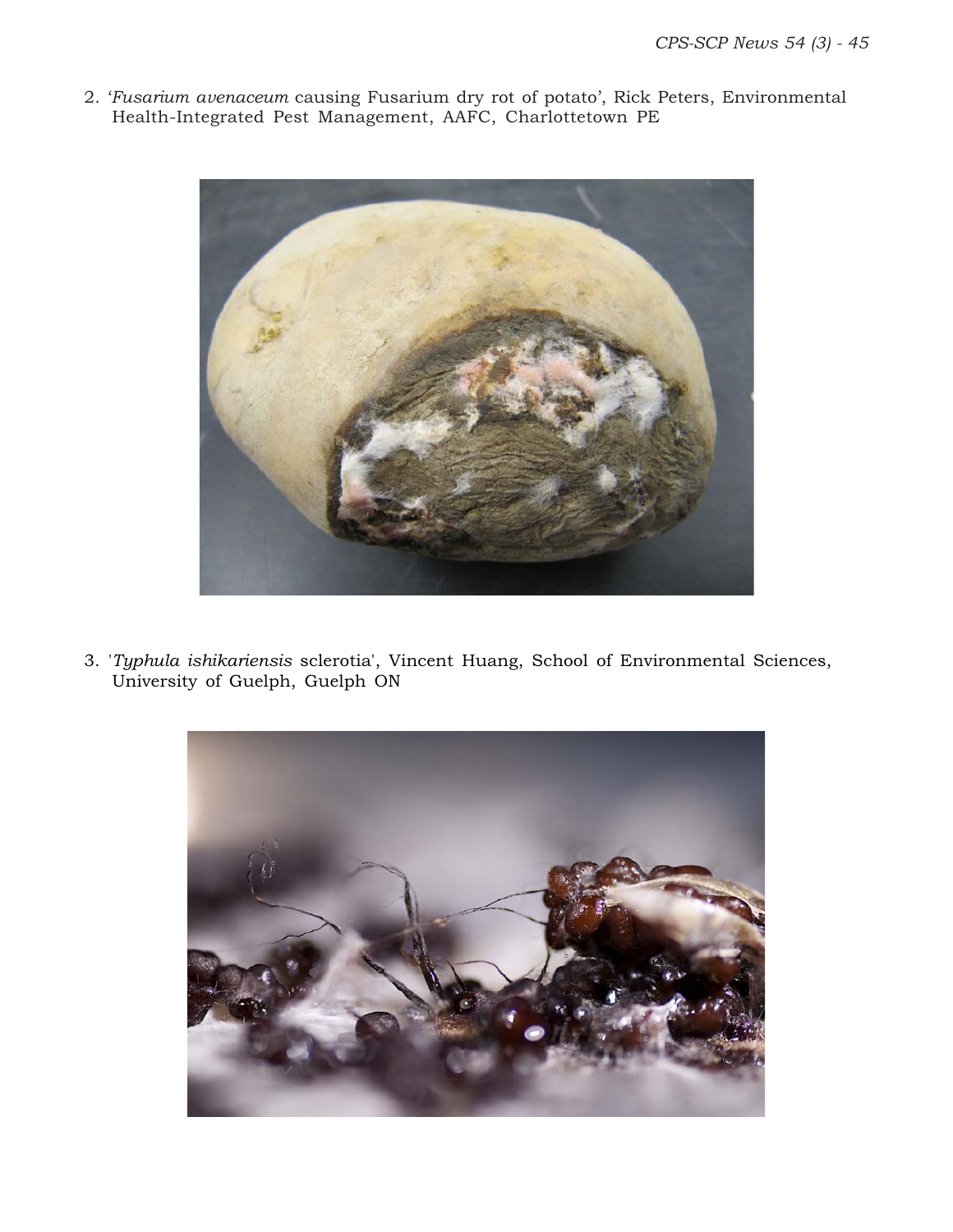## **Category 3. Plant pathologists at 'work' in the field or office**

1. 'Phytopathology: a common misconception', Vincent Huang, School of Environmental Sciences, University of Guelph, Guelph ON



2. 'Simon pointing the way', Simon Shamoun, NRCAN, CFS, Pacific Forestry Centre, Victoria BC

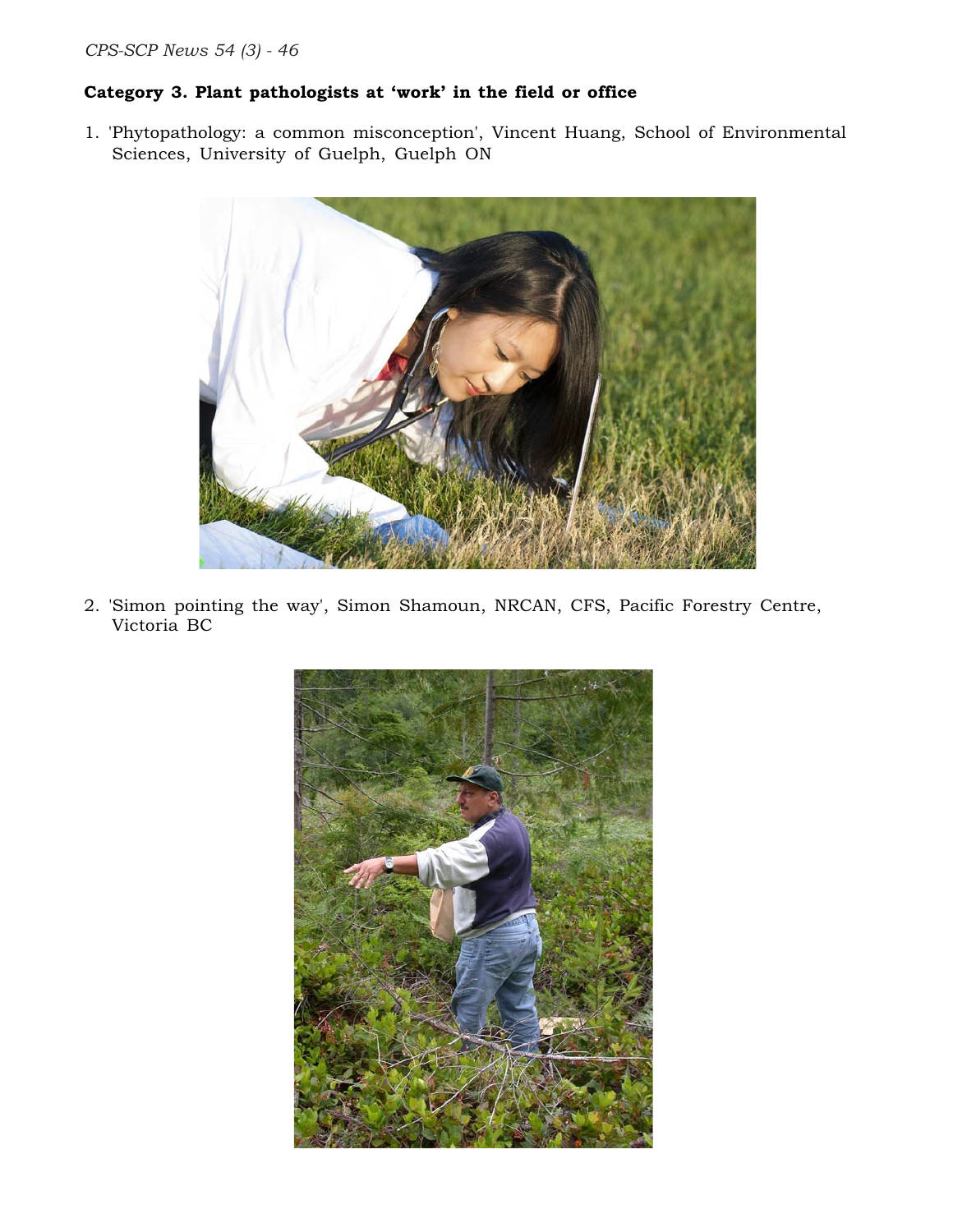3. 'Leaflet sampling', Cheryl Armstrong-Cho, Crop Development Centre, University of Saskatchewan, Saskatoon SK



## **Category 4. A micrograph of a plant pathogen or some aspect of a plant pathogenhost interaction**

1. 'Volutella blight (*Volutella buxi*) of boxwood', Fang (Amy) Shi, School of Environmental Sciences, University of Guelph, Guelph ON

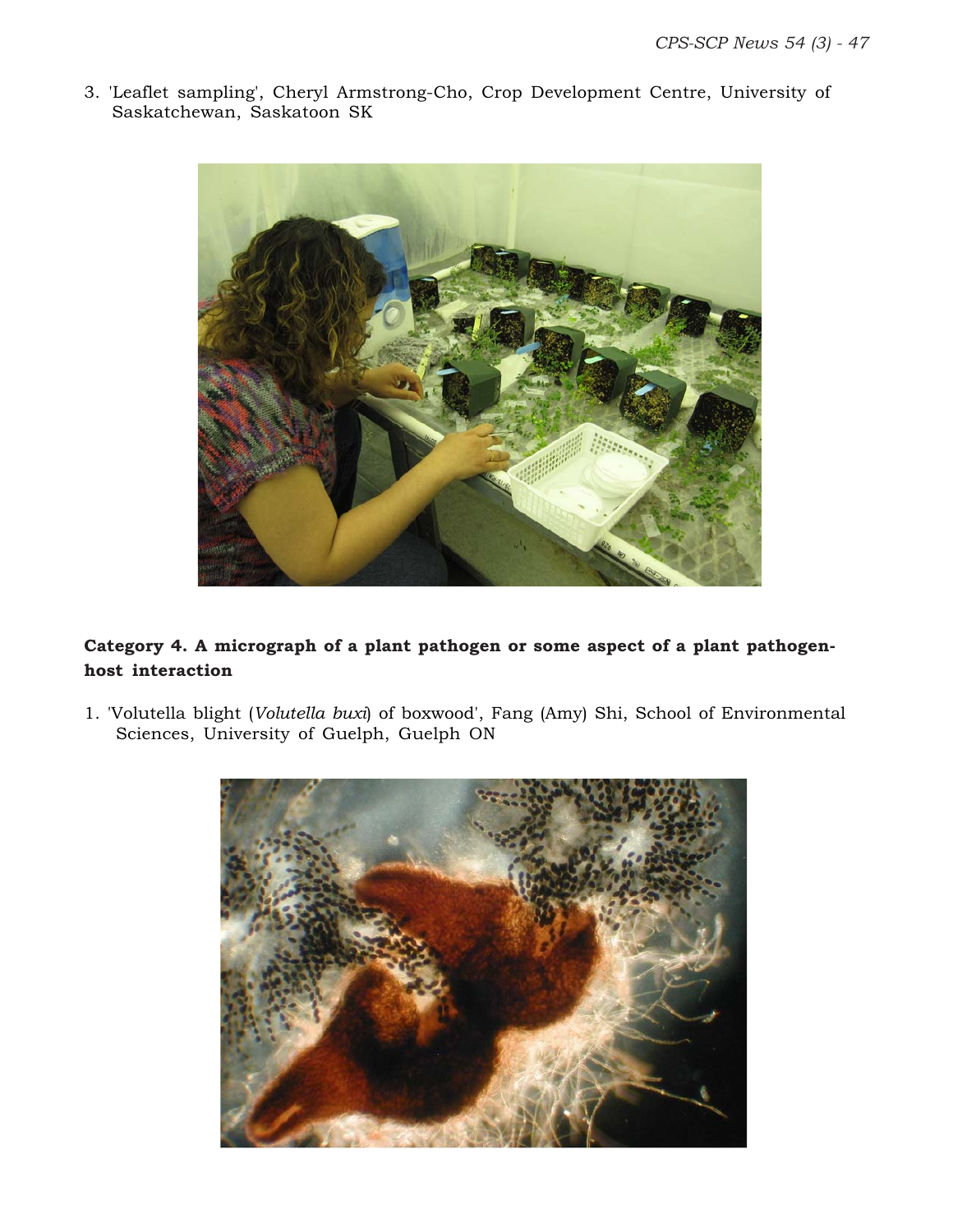*CPS-SCP News 54 (3) - 48*

2. 'Micrograph (SEM) of sporangia and zoospores of *Phytophthora ramorum* on salal (*Gaultheria shallon*)', Simon Shamoun, NRCAN, CFS, Pacific Forestry Centre, Victoria BC



3. 'Chasmothecium with asci of the powdery mildew pathogen *Sawadaea bicornis*', Glen Stanosz, Department of Plant Pathology, Department of Forest Ecology and Management, University of Wisconsin-Madison, Madison WI

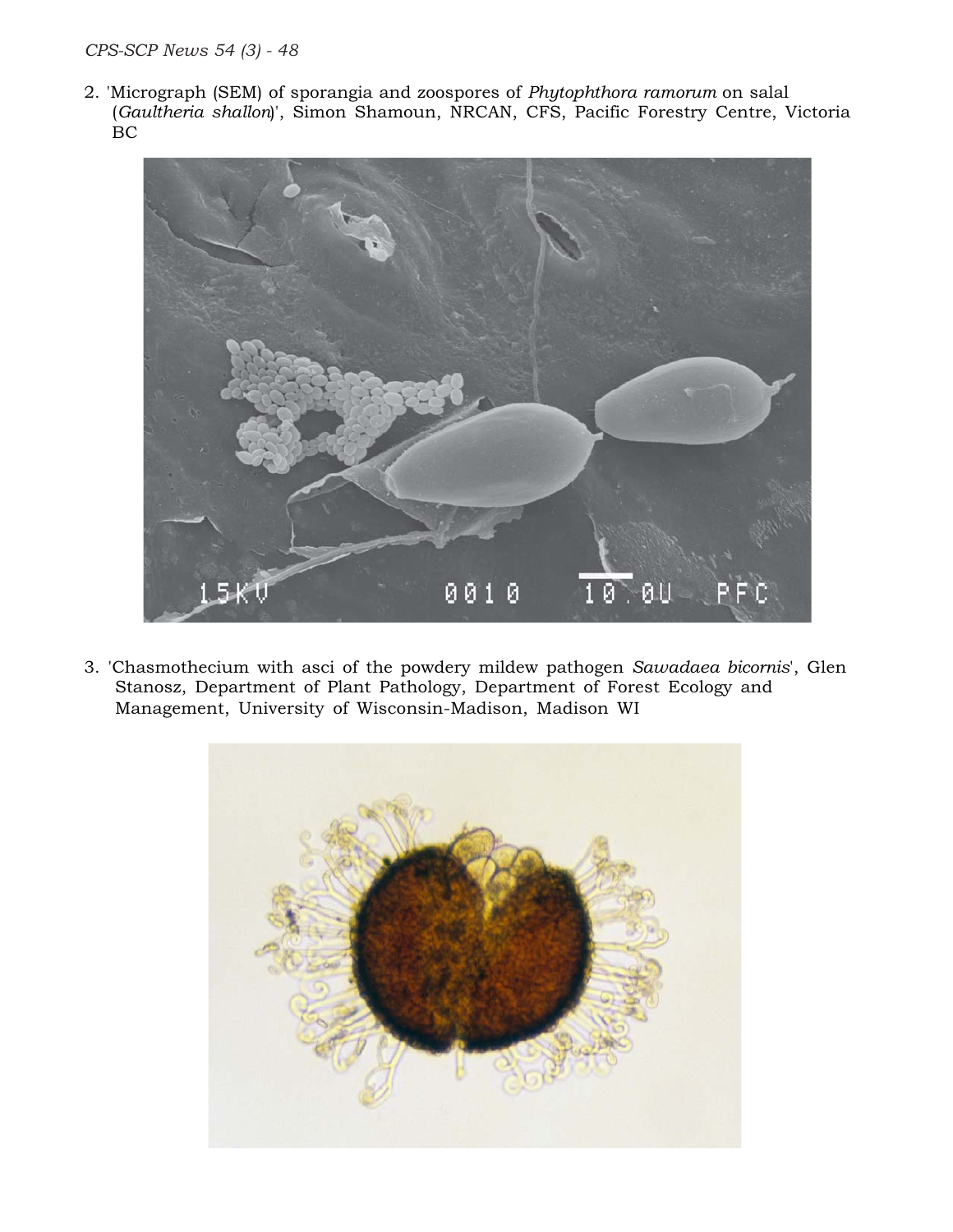## **CANADIAN PLANT DISEASE SURVEY (CPDS)/ INVENTAIRE DES MALADIES DES PLANTES AU CANADA (IMPC)**

Robin Morrall National Coordinator/Coordinateur national

## Call for papers

This is the first call for submissions in English or in French to CPDS, Volume 91 (2011 issue). The main function of CPDS is to document the occurrence and levels of diseases in the previous year by publishing the results of formal surveys as well as casual observations. Anecdotal reports are useful to draw attention to new outbreaks of diseases, even when a systematic survey has not been conducted. Reports of surveys from previous years or compilations of results from several years are also welcome. The Canadian Phytopathological Society recognizes the continuing need to publish disease surveys in CPDS in order to establish priorities for research. As well, survey data are useful to federal agencies dealing with international trade where plant health issues apply, such as export of canola to China. There is a publication charge of \$35 per report for publishing in CPDS. For more information on submission of reports to CPDS, please contact the appropriate section editor, listed below.

## Soumission d'articles

Ceci est la première invitation à soumettre des articles en français ou en anglais à l'IMPC, Volume 91 (2011). L'objectif premier de l'IMPC est de témoigner de la présence et de l'intensité des maladies des plantes au cours de l'année qui vient de s'écouler. Cela comprend les résultats des relevés systématiques ainsi que les observations

fortuites. Les récits succincts d'observations inédites sont utiles pour signaler une nouvelle éruption d'une maladie, même s'il n'y a pas eu de relevé systématique. Les articles sur les relevés faits pendant les années antérieures ou portant sur plusieurs années sont aussi bienvenus. La Société Canadienne de Phytopathologie estime qu'il est nécessaire de publier régulièrement les résultats d'études sur l'état des maladies au Canada dans l'IMPC afin d'aider à planifier la recherche. De plus, les résultats des relevés sont utiles aux organismes fédéraux pour résoudre des questions de commerce international impliquant l'état sanitaire des cultures, par exemple l'exportation du canola en Chine. Il y a un frais de publication de 35 \$ par article pour les rapports publiés dans l'IMPC. Pour de plus amples renseignements sur la soumission d'articles à l'IMPC, veuillez contacter un des éditeurs de section de la liste en dessous.

## ÉDITEURS DE SECTION/ SECTION EDITORS

DIAGNOSTIC LABORATORIES/ LABORATOIRE DE DIAGNOSTIC: Marilyn Dykstra (marilyn.dykstra@agr.gc.ca) CEREALS / CEREALES: Andy Tekauz (andy.tekauz@agr.gc.ca) VEGETABLES/ LEGUMES: Mary Ruth McDonald (mrmcdona@uoguelph.ca) FORAGES/ PLANTES FOURRAGERES: Bruce Gossen (bruce.gossen@agr.gc.ca) OILSEEDS AND SPECIAL CROPS / OLÉAGINEUX ET CULTURES SPÉCIALES: Robin Morrall (robin.morrall@usask.ca) FOREST TREES/ ARBRES FORESTIERS: Jean Bérubé (jean.berube@nrcan-rncan.gc.ca) TURFGRASS, ORNAMENTALS, FRUIT, NUTS AND BERRIES / FRUITS, FRUITS À ÉCALE, ET BAIES, PLANTES ORNEMENTALES, ET GAZON: Paul Hildebrand (paul.hildebrand@agr.gc.ca)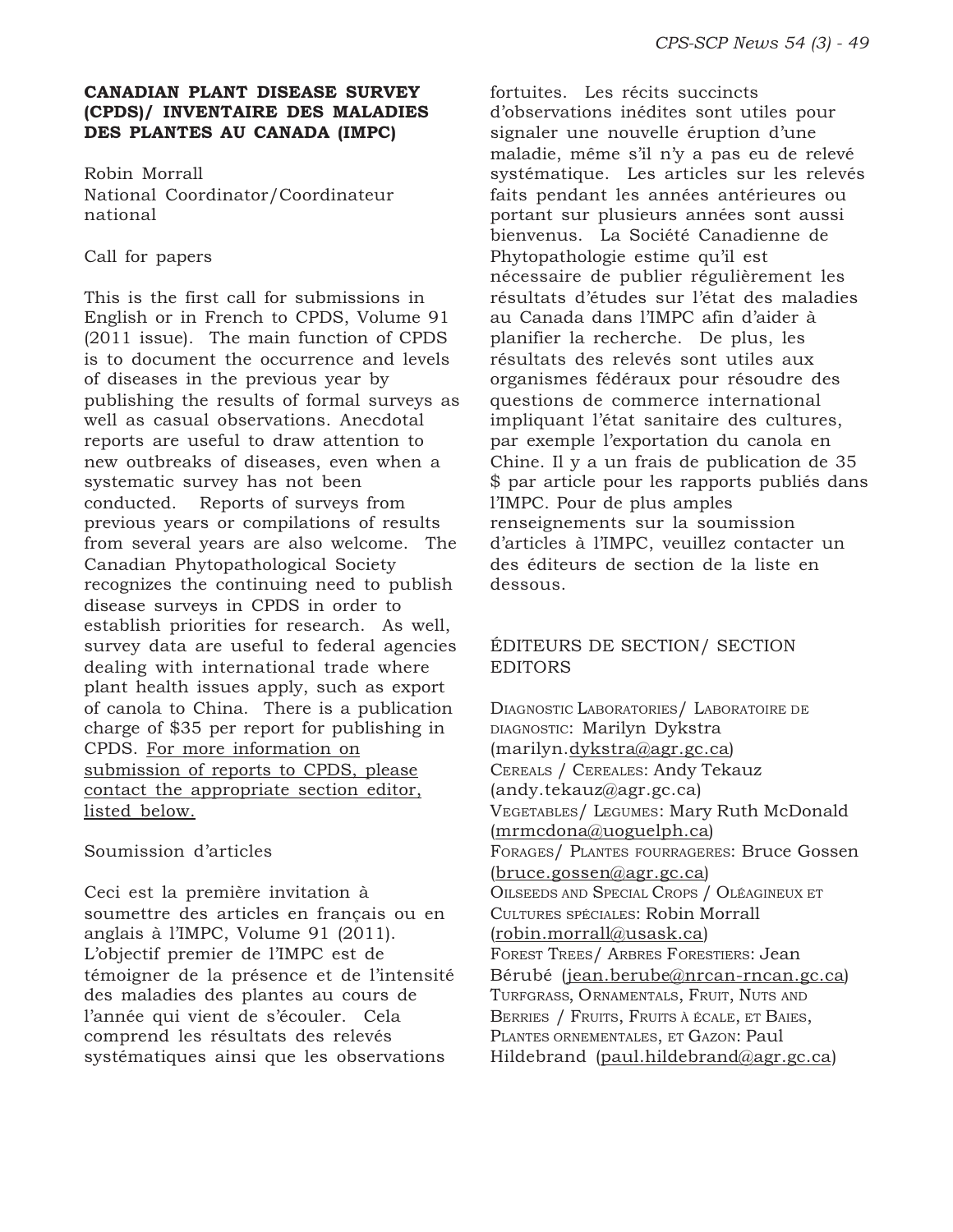## **INTERNATIONAL CONFERENCE Plant and canopy architecture impact on disease epidemiology and pest development**

**1-5 July 2012** Rennes, Brittany, FRANCE

**FIRST ANNOUNCEMENT** September 2010

The increase in agricultural production over the past fifty years is due to the improvement of yield potential of major crop cultivars, as well as on the massive use of plant health products. However, the current model of crop protection generates environmental, human health and economic complex problems. Setting up and implementing alternatives to the 'pesticide only' approach implies research to improve currently existing methods (Decision Support Systems, longer rotations, more robust cultivars, mixed crops), to assess their applicability in practice, but also to develop new knowledge that can be put to use in integrated and innovative crop protection and crop production systems.

To reduce the use of pesticides, innovative studies are developed to introduce the plant as the centre of the crop protection system. They aim at acquiring, structuring and exploiting new information about the plant in order i) to analyse how plant architectural traits modify the expression and development of disease epidemics and pest development, ii) to define which of these traits (single or combined, at the plant or at the canopy scale) can reduce epidemic progress and iii) to model simultaneously plant development and epidemic progress. Consequently, this conference focuses on an emerging scientific theme - plant and canopy architecture as a driver of epidemic processes. It aims, through its scientific and methodological coherence, at overcoming disciplinary boundaries to gain new knowledge directly applicable to the

elaboration of environmentally-friendlier crop production systems.

The purpose of this conference will be to determine: i) the role of plant and canopy architecture on disease and pest development, ii) the role of the canopy architecture on disease and pest development through the modification of the canopy microclimate and the physiological status of the organs or the whole plant, iii) the role of plant genetics to control architectural traits contributing to disease/pest reduction, iv) the impact of these modifications on yield losses and v) the possibility to combine the architectural traits and other disease control methods (resistance, cultural practices) to reduce the use of pesticides.

To optimize this objective during the conference, the participation of scientists from several complementary scientific communities is expected to develop a true multidisciplinary approach: plant epidemiology, entomology, agronomy, plant and crop physiology, bioclimatology, plant genetics, mathematical modelling .

#### **Organizers**

- French National Institute for Agricultural Research (INRA): group EpiArch (Epidemiology-Architecture)
- French National Research Agency (ANR): programme ARCHIDEMIO
- French Society for Plant Pathology (SFP)

#### **Tentative agenda**

**Sunday 1 July:** *Afternoon:* Arrival of participants *Evening:* Registrations and welcome cocktail

#### **Monday 2 July:**

*Morning:* Disease and pest epidemics in canopies with different architectures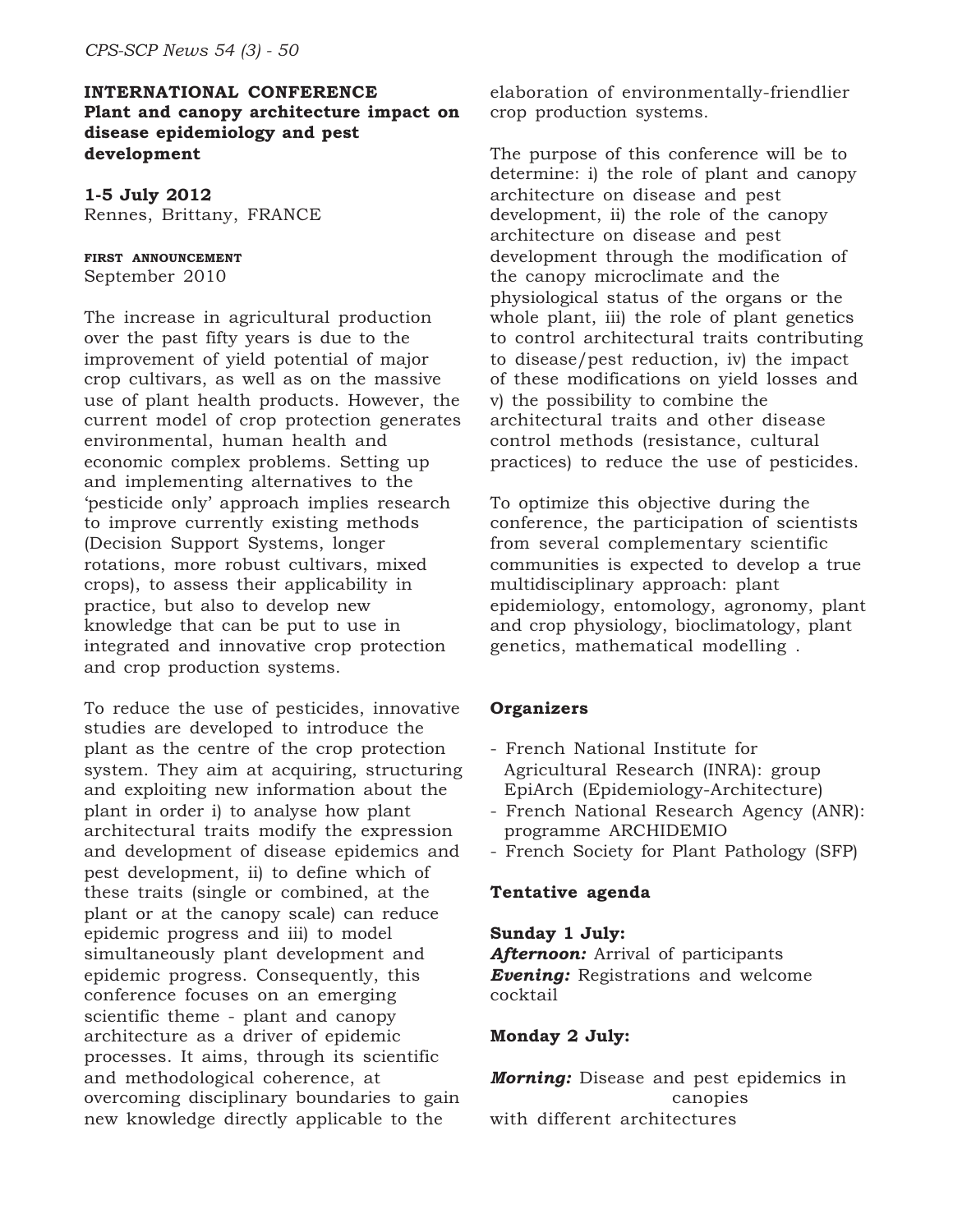*Afternoon:* Effect of plant and canopy architecture on epidemiological processes

## **Tuesday 3 July:**

*Morning***:** Poster session (with short presentations)

*Afternoon***:** Canopy architecture and disease impact on yield

### **Wednesday 4 July:**

*Morning***:** Genetic control of architectural traits involved in epidemic reduction

*Afternoon***:** Touristic visit and social diner

**Thursday 5 July:**

*Morning***:** Integrated Pest-Disease Management using canopy architecture

## *Afternoon***:** Departure

The conference will include oral presentations (keynote speakers), short oral communications and poster presentations. Participation of junior and senior researchers is expected and encouraged.

## **Venue**

The conference will be held from Sunday  $1<sup>st</sup>$  July (evening) to Thursday  $5<sup>th</sup>$  July 2012 (afternoon) in Rennes (Brittany, France). The official language will be English.

Participants will benefit from the charming atmosphere in the different hotels of the city as well as the beauty of the surroundings, at the heart of upper Brittany near Saint-Malo, Dinan, Dinard and Mont Saint-Michel.

**Key dates**

**Registration**

*Call for registration***: 1st September 2011**

*Early Registration deadline***: 1st March 2012**

*End for registration*: 1<sup>st</sup> May 2012

### **Abstracts**

*Call for abstract submission*: 1st September 2011

*Abstract submission deadline*: 1st March 2012

### **Accommodation**

The list of the hotels in Rennes will be available on line from the 1st September 2011

### **Second announcement**

The second announcement with the definitive programme, the constitution of the local committee, the website will be set up by the 1<sup>st</sup> March 2011

#### **Scientific committee**

Bernard Tivoli, French National Institute for Agricultural Research (INRA), Rennes, France.

Didier Andrivon, French National Institute for Agricultural Research (INRA), Rennes, France.

Alain Baranger, French National Institute for Agricultural Research (INRA), Rennes, France.

Agnes Calonnec, French National Institute for Agricultural Research (INRA), Bordeaux, France.

Sukumar Chakraborty, *Commonwealth Scientific and Industrial Research Organisation (CSIRO)*, St Lucia QLD,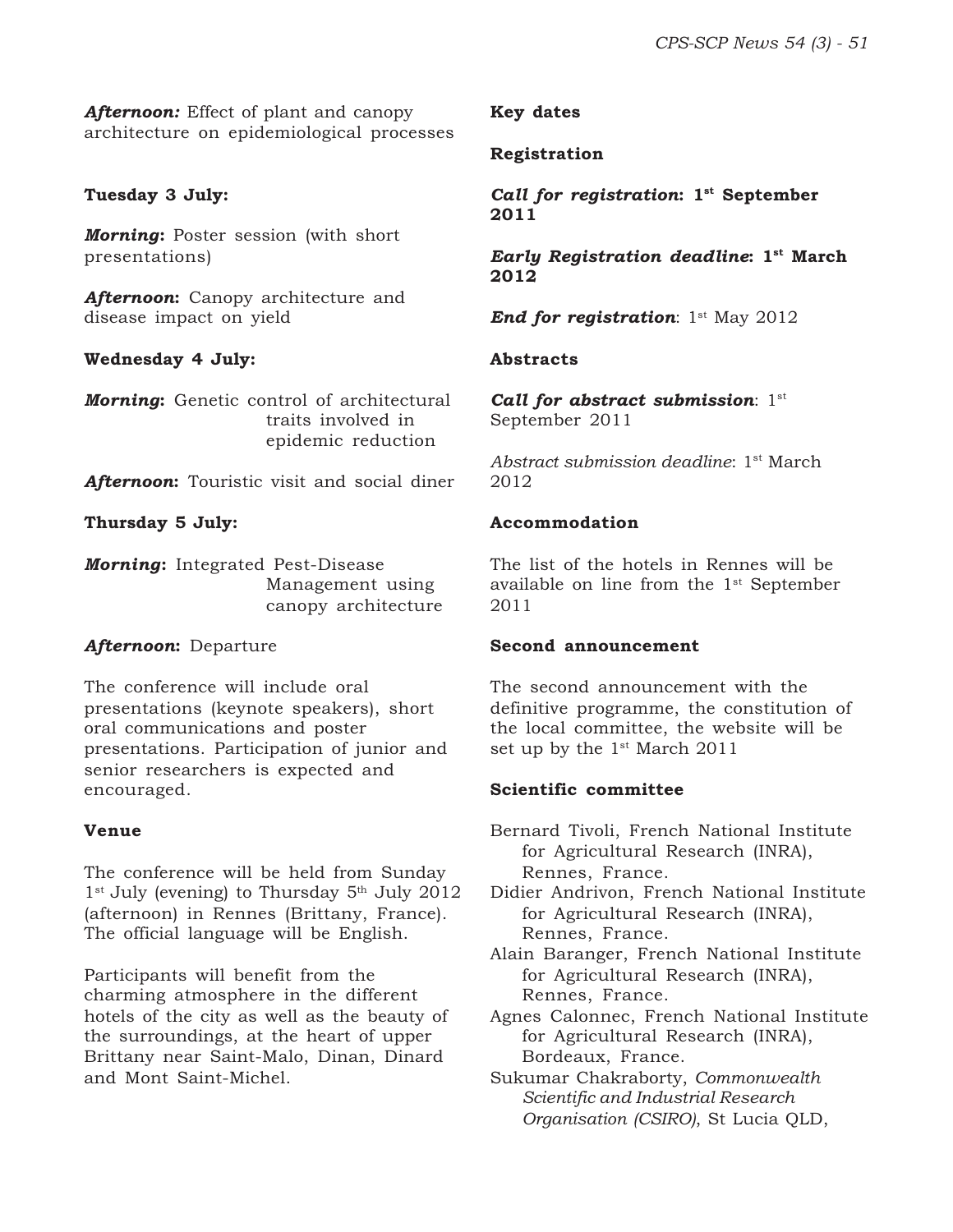Australia.

- Michaël Chelle, French National Institute for Agricultural Research (INRA), Grignon, France.
- Mary Ruth McDonald, University of Guelph, Guelph, Ontario, Canada.
- Robert Faivre, French National Institute for Agricultural Research (INRA), Toulouse, France.
- Rebecca Grumet, Michigan State University, East Lansing, MI, USA.
- Phil Miklas, Agricultural Research Service (ARS), Prosser, WA, USA.
- Karsten Mody, Swiss Federal Institute of Technology (ETH), Zurich, Switzerland.
- Bertrand Ney, Paris Institute of Technology for life, food and environmental sciences (AgroParisTech), Grignon, France.
- Harald Scherm, University of Georgia, Athens, GA, USA.

### **Contact**

#### *For more information*

On behalf of the scientific committee: Bernard Tivoli (bernard.tivoli@rennes.inra)

## **6th IOBC Working Group Meeting on Multitrophic Interactions in Soil**

This is the  $1<sup>st</sup>$  announcement for the 6th IOBC Working Group Meeting on Multitrophic Interactions in Soil to be held from 04-07 April 2011 at the Heperia Hotel in Córdoba, Spain.

Following the 5th meeting of the IOBC Working Group on Multitrophic Interactions in Soil in Uppsala - Sweden, 10-13 June 2009, the upcoming meeting will be held in Cordoba, Spain during April 4-7, 2011. Blanca B. Landa and her colleagues from the Institute of Sustainable Agriculture, Spanish National Research Council (CSIC) will be in charge of the organization. Cordoba, is an historical inland city located in Andalusia (at the Southern part of Spain), with a

privileged climate in April and very well connected via high-speed trains with some of the major Spanish airports, such as Madrid, Seville and Malaga at 1-2 h of train distance. We are confident that the unique combination of the Roman, Arabic and Jewish heritage, together with the facilities of a modern city, will make your stay at Cordoba pleasant, enjoyable and unforgettable. We, at the Organizing Committee, are working to provide attendants not only with a top scientific program, but also with several social activities that will allow getting some of the flavors of our city while boosting the interaction among participants.

For the meeting, we have reserved the Hotel Hesperia, a splendid 4\*-hotel in front of the old-city, close by to the Guadalquivir river and assembled an attractive and up-dated scientific program, which we truly hope will be of your interest. The aim of the meeting is to strengthen the communication between plant pathologists, entomologists, microbiologists, and experts in other disciplines about new and relevant problems of biocontrol and integrated disease and pest management. We have organized a program to present the stateof-the-art research in a manner that would encourage dialogue and debate among junior and senior scientists in an informal and friendly setting. We acknowledge, however, the difficulty of predicting what new developments and hot topics might emerge in the coming months. Thus, the scientific program has been arranged to include six sessions of oral presentations that will be selected by the Scientific Committee from submitted abstracts to feature the most exciting, new and possibly controversial subjects. To encourage participation of younger scientists we have set reduced registration costs for students and fellows. A number of fellowships may be also available for students from developing countries.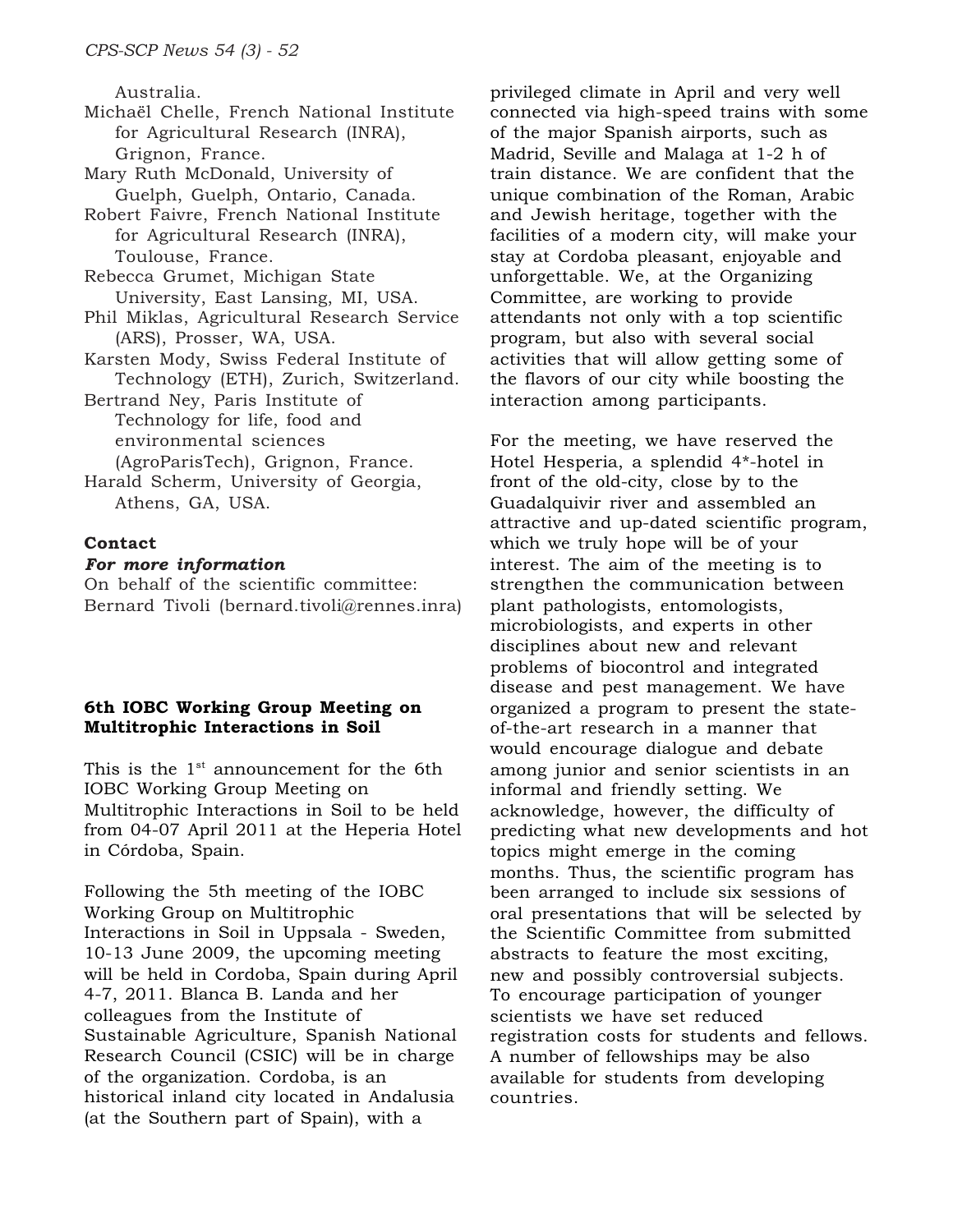According to figures at previous meetings we expect around 120-150 participants from different countries including approximately six invited speakers. The workshop will last three full days including tourist excursions. More detailed information on the final program will be given in November 2010. The official conference language will be English and both oral and poster presentations will be accepted. Following a good tradition, in addition to the book of Abstracts, we will publish the Meeting proceedings with short papers of the presentations in a forthcoming issue of the IOBC/WPRS Bulletin.

We invite you and your colleagues to join us in Cordoba at the beginning of 2011 and participate in the 6th IOBC Working Group Meeting on Multitrophic Interactions in Soil. We are certain that your attendance would foster a fruitful exchange of scientific ideas, forge new friendships, and encourage future collaborations in this active and rapidlymoving field of research.

The website for the meeting can be found at: http://

www.cordobamultitrophic2011.com.

Further information can be obtained from: Dr. B.B. Landa and Dr. J.A. Navas-Cortés, Institute of Sustainable Agriculture, Spanish National Research Council (CSIC), Alameda del Obispo s/n, Apdo. 4084, 14004 Córdoba, Spain Phone: +34 957 499279, +34 957 499226; Fax: +34 957 499252 e-mail: cordobamultitrophic2011@ias.csic.es PIC secretariat, Proyectos, Incentivos y Congresos, S.L. C/ Conde de Cárdenas, 16 1º 2. 14002 Córdoba, SPAIN. Phone: 957 485 848 - Fax: 957 485 849; e-mail: info@proyectosycongresos.com

## **INTERNATIONAL CONGRESS OF POSTHARVEST PATHOLOGY**

The University of Lleida (UdL) and the Institute for Food and Agriculture Research and Technology (IRTA) are pleased to invite scientists, professionals and business representatives with an interest in Postharvest Pathology to attend the INTERNATIONAL CONGRESS OF POSTHARVEST PATHOLOGY that will be held at the 'Centre de Cultures' Auditorium of the University of Lleida (Lleida, Catalonia, Spain) from 11th to 14th of April 2011.

## **Congress main topics include:**

- Host-pathogen-environment interactions.
- Etiology and epidemiology.
- Effect of preharvest treatments on postharvest disease control.
- Molecular tools applied to postharvest pathology studies.
- Chemical and alternative disease control strategies.
- Production and formulation of biocontrol agents.

This congress will provide an important opportunity to present your latest works in Postharvest Pathology, to share ideas and to discuss common issues.

## **Organizing Committee**

- Prof. Inmaculada Viñas (UdL) and Dr. Josep Usall (IRTA) (Conveners, Catalonia, Spain)
- Dr. Neus Teixidó (IRTA, Catalonia, Spain)
- Dr. Rosario Torres (IRTA, Catalonia, Spain)
- Dr. Maribel Abadias (IRTA, Catalonia, Spain)
- Dr. Joan Segarra (UdL, Catalonia, Spain)

## **Scientific Committee**

– Dr. Neus Teixidó (IRTA, Catalonia, Spain)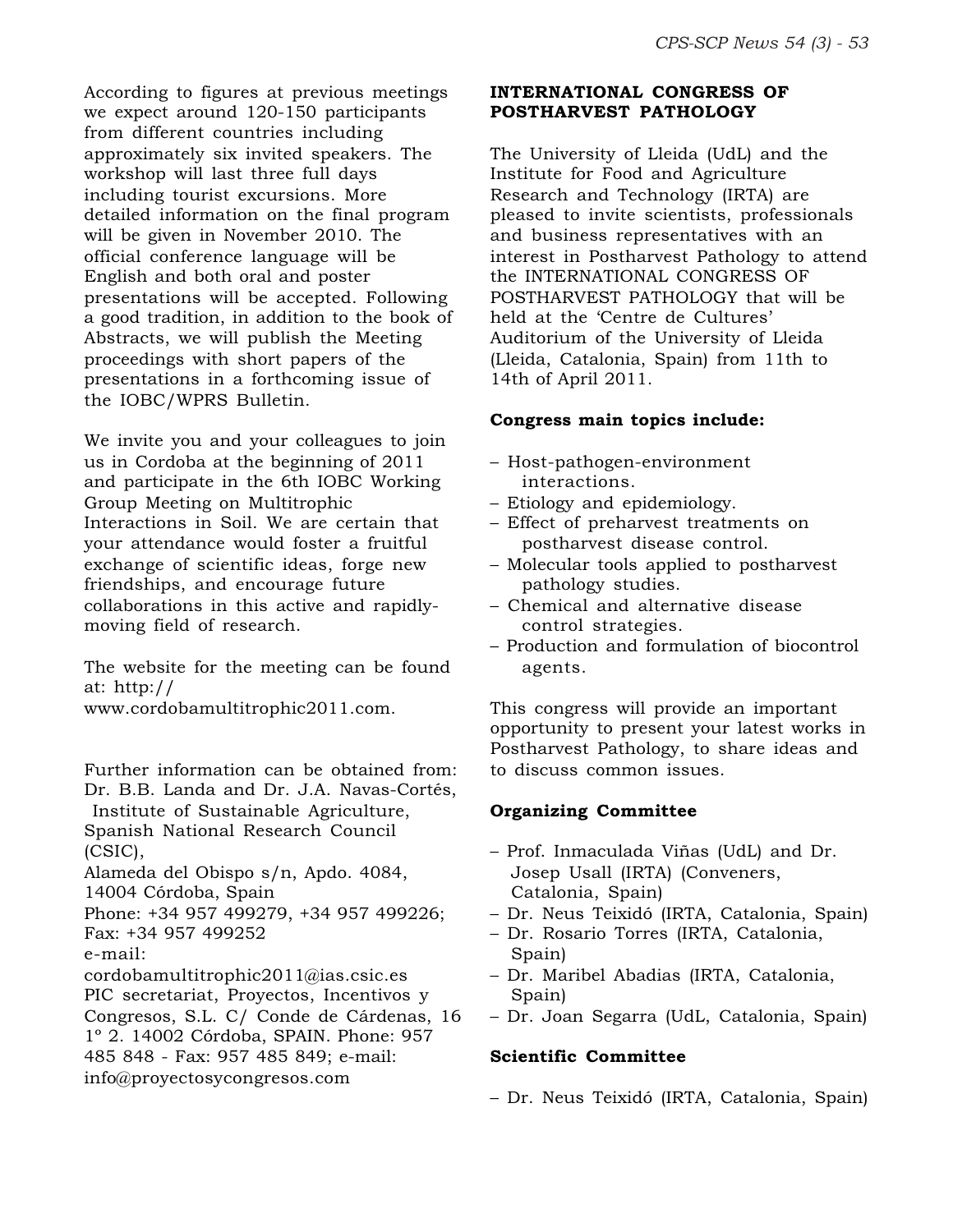- Dr. Rosario Torres (IRTA, Catalonia, Spain)
- Dr. Luis González-Candelas (IATA-CSIC, Spain)
- Dr. Antonieta de Cal (INIA, Spain)
- Prof. Paolo Bertolini (Università di Bologna, Italy)
- Prof. Naresh Magan (Cranfield University, UK)
- Prof. Paola Battilani (Università Cattolica Sacro Cuore, Italy)
- Prof. Johan Schnürer (Swedish University of Agricultural Science, SLU, Sweden)
- Prof. Dov Prusky (Volcani Center, Israel)
- Dr. Wojciech Janisiewicz (AFRC, USDA, USA)
- Prof. Themis J. Michailides (University of California, USA)

## **www.postharvestpathology.com**

### **DEADLINES**

**Abstract submission: 17-12-2010**

**Early fee: 14-01-2011**

**Contacts**

**Secretary:**

**fundacio@700.udl.cat**

**Scientific:**

**scientific@postharvestpathology.com**

## **INTERNATIONAL NEWSLETTER ON PLANT PATHOLOGY**

News and announcements from all on any aspect of Plant Pathology are invited for the Newsletter. Contributions from the ISPP Executive, Council and Subject Matter Committees, Associated Societies and Supporting Organisations are requested.

## **Editor: Brian J Deverall** (E-mail)

Members of Associated Societies of ISPP can receive e-mail notification of Newsletter updates by joining the ISPP mail list

http://www.isppweb.org/newsletter.asp

## **ISPP Newsletter 40 (7) August 2010**

In this issue:

- Entry of Effectors from Fungi and Oomycetes into Host Cells
- Chinese Society for Plant Pathology (CSPP) Congress and AGM
- Does Plant Pathology need Plants that Glow when Infected?
- The Introduced Rust Fungus Potentially Pathogenic on much Natural Vegetation of Australia
- PestNet
- Euroscience and the Torino Declaration
- International News from the UK
- Mark Holderness on Communicating Agricultural Information
- Sclerotinia Workshop in Brazil
- International Conference in Aurangabad, India
- From Denmark via USA and Mexico to Sweden and Norway
- Update on Postharvest Biocontrol Workshop
- 10th Anniversary of Plant Management Network
- Acknowledgements
- Coming events

## **ISPP Newsletter 40 (8) September 2010**

- In this issue:
	- News from Richard Falloon in Earthquake Affected Christchurch
	- Postharvest Pathology
	- Regulation for Disease Control and Food Security
	- American Phytopathological Society
	- Chilean Phytopathological Congress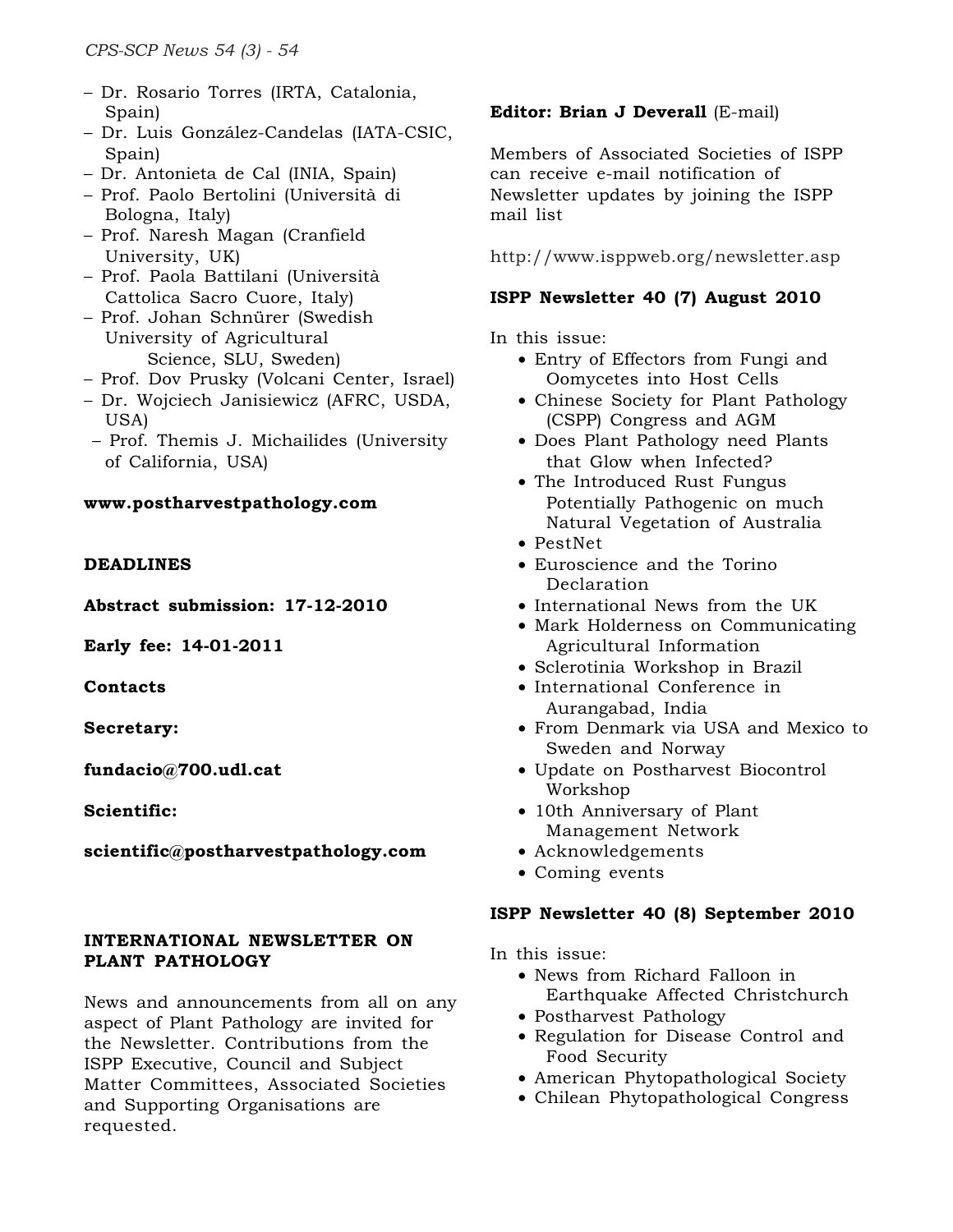- International Efforts to combat Rice Blast Disease
- International Symposium on Potato Cyst Nematode Management
- Plant Pathology at Indooroopilly in Australia
- Banana Disease in Oman
- Wheat Genome not really cracked
- Fusarium Head Blight Forum
- Freshcut
- Acknowledgements
- Coming events

### **ISPP Newsletter 40 (9) October 2010**

- In this issue:
	- Progress in Africa in the Current Project of the ISPP Task Force
	- ISPP Plant Virus Epidemiology
	- Global Plant Clinic
	- Sustainable Vegetable Production in South East Asia
	- Impact of Plant and Canopy Architecture on Epidemiology first announcement about conference in France
	- Taro leaf blight in Cameroon and a solution in the Pacific
	- Facebook Group Pages for Plant Pathology Societies
	- Kofi Annan and Food Security
	- Crop Protection in Southern Britain
	- Bread Winner as Volume 3 of a Biography about the late Norman Borlaug
	- International Society for Horticultural Science
	- Acknowledgements
	- Coming events

## **Mr. Randy Clear retires from the Canadian Grain Commission's Grain Research Laboratory**

Mr. Randy Clear, mycologist with the Canadian Grain Commission's Grain Research Laboratory (GRL) in Winnipeg, MB. retired on May 21, 2010 after 27 years of research.

Randy received his B.Sc. from the University of Manitoba in 1976, and started working with Agriculture and Agri-Food Canada at the Cereal Research Centre in 1978. In 1983, he moved "downtown" to the GRL to head the microbiology laboratory and study fungi on cereal grains. Randy earned his M.Sc. from the University of Manitoba in 1987.

Fusarium head blight was a little known disease in western Canada in 1983 when Randy started working for the GRL. By coincidence, in 1984, the first serious outbreak of this disease occurred in western Canada. Randy was able to investigate the causal agents of this disease, and track its spread as it grew from being a problem on a few fields in Manitoba to being a major problem across the Prairies. Randy was able to collect a large amount of data on the incidence and the severity of this disease over time and amass an extensive collection of strains of

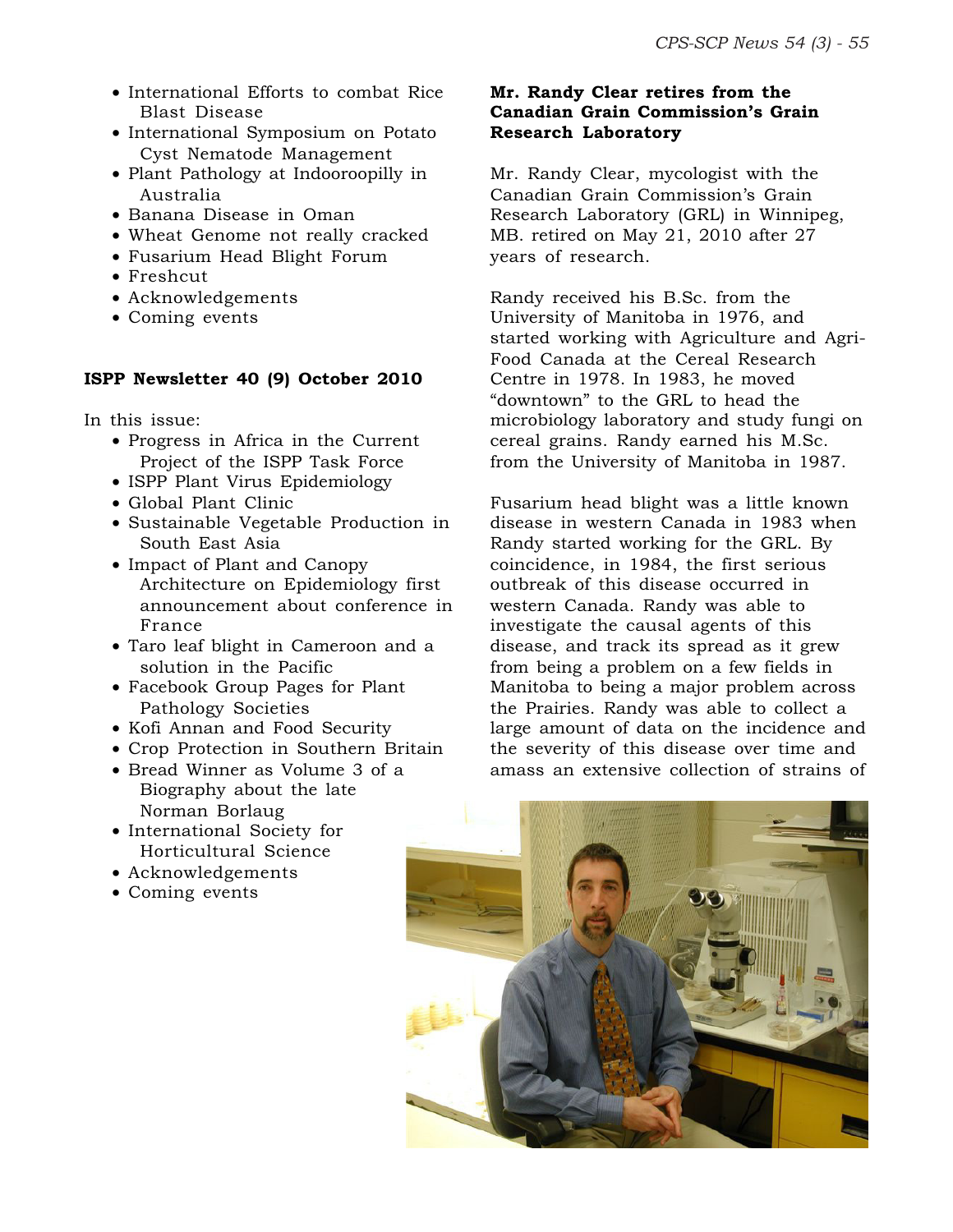the different *Fusarium* spp. that cause the disease. The importance of these data and the collections became apparent in 2004 when the presence of a new, more toxic strain of *F. graminearum* was detected. This new strain was capable of producing more deoxynivalenol (DON) than previous types and went from being non-detectable in Manitoba in 1998 to being the predominant strain of *F. graminearum* within 10 years.

Randy made it a priority to ensure that the grain industry was informed and to find practical ways to address the challenges FHB poses to producers. This included sharing his discoveries with plant breeders to give them the opportunity to include the most relevant strains in their disease screening nurseries. He also worked on developing a heat-treatment method for eradication of *F. graminearum* from cereal seed. This technique is being used by the AAFC Seed Increase Unit in Indian Head, SK. to eliminate the fungus from some cereal seed before it is planted.

Randy was an active member of the CPS, serving on the Executive Board as Junior Director in 2006-2007, and Senior Director in 2007-2008. He was also the author of the 'Seed Abnormalities and Discolorations of Cereals, Oilseeds and Pulses' chapter of the CPS publication 'Diseases of Field Crops in Canada'. His extensive knowledge of seed borne pathogens and their symptoms was instrumental in writing this part of the book.

Randy was always great to work with. His extensive knowledge, willingness to get a good job done and easy going nature made him an easy fellow to collaborate with. His wonderful sense of humour helped to make the work more enjoyable. He will be missed as the GRL's mycologist, as well as a congenial, humble colleague.

Randy is married with two daughters (ages 24 and 21). He has been spending the summer working on renovations to their home in south St. Vital (Winnipeg). He has plans to work on his golf game and some day join the Canadian Senior Mycologists' tour. He will also be doing some consulting work with the GRL and the Alberta government in the fall.

Randy can be reached at clearrm@shaw.ca.

## **Société de protection des plantes du Québec / (QSPP) Quebec Society for the Protection of Plants - Annual meeting**

2011 June 14-15. (SPPQ) Société de protection des plantes du Québec / (QSPP) Quebec Society for the Protection of Plants - Annual meeting, Montmagny, Quebec.

Symposium : Espèces exotiques et envahissantes : comment y faire face ?/ Invasive alien species: how to face them?

Info: http://www.sppq.qc.ca/congres.htm

## **In Memoriam**

## **Zenon Alexander Patrick**

Zenon Alexander Patrick (Pat) passed away suddenly in his 87th year on Saturday, July 31, 2010 following a heart attack. At the time of his death Pat was Professor Emeritus, Department of Botany, University of Toronto.

Following graduation with a B. Sc. from McGill in 1948, Pat began his long career in plant pathology as a Ph. D. student with Professor D. L. Bailey at University of Toronto. Upon graduation in 1952, Pat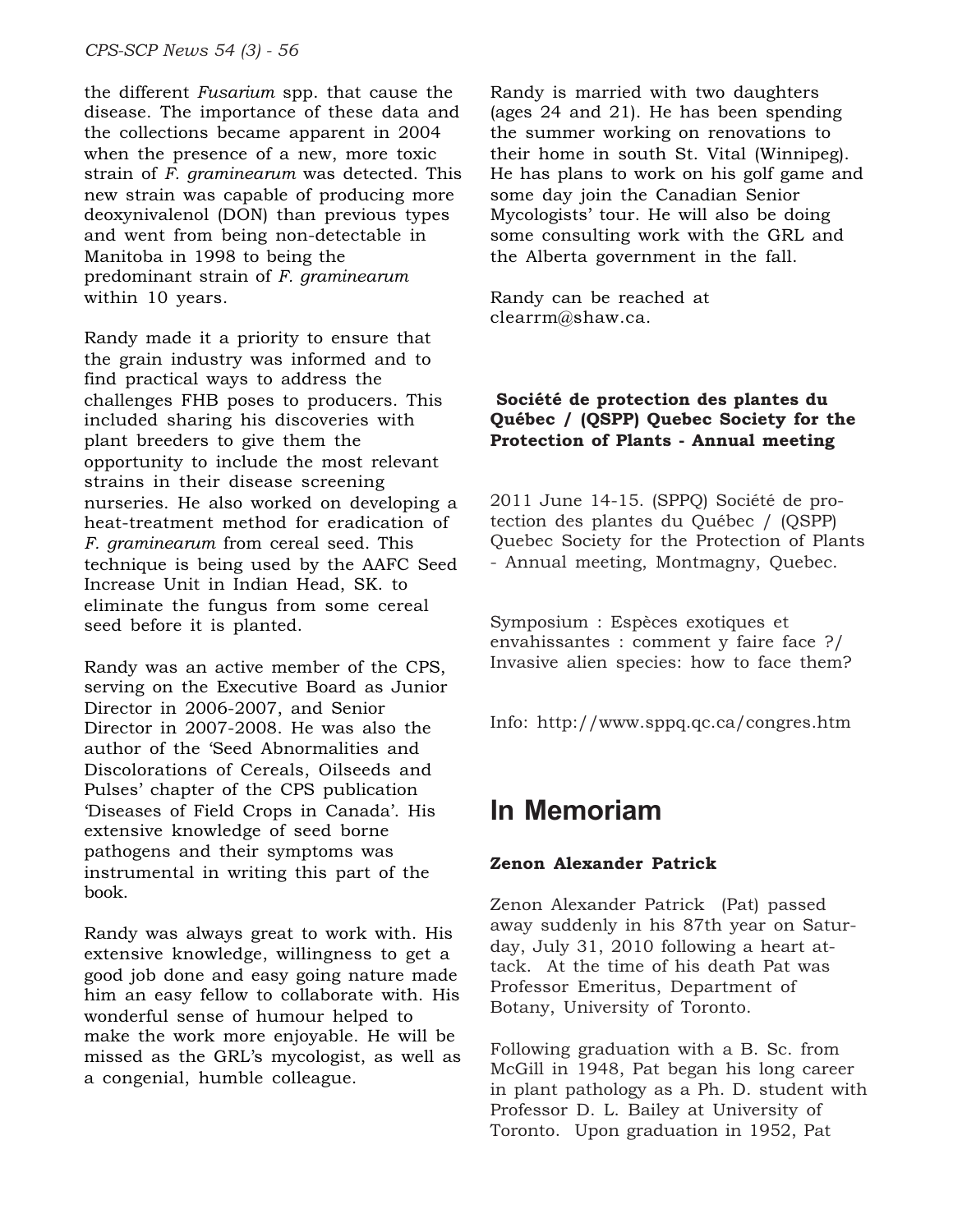took a position as Research Scientist with the Canada Department of Agriculture in Harrow, Ontario. In 1965, following the retirement of Professor D.L. Bailey, Pat returned to the University of Toronto as Professor of Plant Pathology and Plant Pathologist for the Horticultural Institute of Ontario at Vineland Station. The latter "honorary" position was a unique arrangement by which Pat spent 24 years during the summer at the Institute with graduate students and/or undergraduates in a field course that combined research and extension. This was an extremely successful teaching and research program that allowed for field studies to be pursued from a large city campus. In the classroom, as in the field, Pat's dedication to showing students fresh specimens, and of conveying his excitement and enthusiasm for plant pathology, lured numerous young biologists into our profession.

Pat is internationally recognized for his contributions to the study of complex interactions in soil, especially allelopathic mechanisms. This interest began at Harrow with a study of the peach replant problem in which he found phytotoxic substances from the microbial decomposition of root residues. This pioneering work led to further investigations in which Pat showed that these decomposition products had an array of effects on plant disease, from enhancing the disease in some systems to controlling disease in others. These results have taken on new significance with the current popularity of minimum tillage agriculture. Related research led to a better understanding of the ecology of soil-borne fungi, including a unique type of predation of fungal spores by soil amoeba and the extensive colonization of fungal hyphae by bacteria.

Pat's research interests were always split between his basic research efforts and the more immediate needs of growers. Hence, Pat continued a collaboration, begun by Prof. Bailey, with tomato breeder Dr. Ernie Kerr, on leaf mould of tomato, helping to follow the evolution of new races of *Cladosporium fulvum* and to screen for new genes for resistance. In the extension arena, disease problems ranged from mushroom culture to peach canker and blue mould of tobacco. Indeed, Pat's last working trip overseas was to the Republic of China to consult on blue mould. Pat was always his happiest in the field and his easy rapport with growers resulted from an honest concern for their welfare, combined with a bit of humor.

Pat served CPS as an Associate Editor of the Canadian Journal of Plant Pathology, as a member of Council, as a member and co-Chair of the Biological Control Committee and as a member of the original Committee on the History of the Society. In 1993, Pat was awarded the Dr. and Mrs. D. L. Bailey Award by CPS for his published work on allelopathy with special emphasis on his last review in the Canadian J. Plant Pathology 8:225-228.

Family was a very important part of Pat's life and he took great pride in the successes of his children. He is survived by his wife Emily, daughters Janet and Caroline, son Ronald and five grandchildren.

## **Employment**

## **The College of Agriculture and**

**Bioresources** at the University of Saskatchewan is an international leader in applied research and scholarship with expertise in, and integrated across, three primary scientific and social domains; food and bioproduct sciences; environment, ecology and community; and sustainable production systems. It has a century-long reputation for teaching, research, and outreach and has been a consistent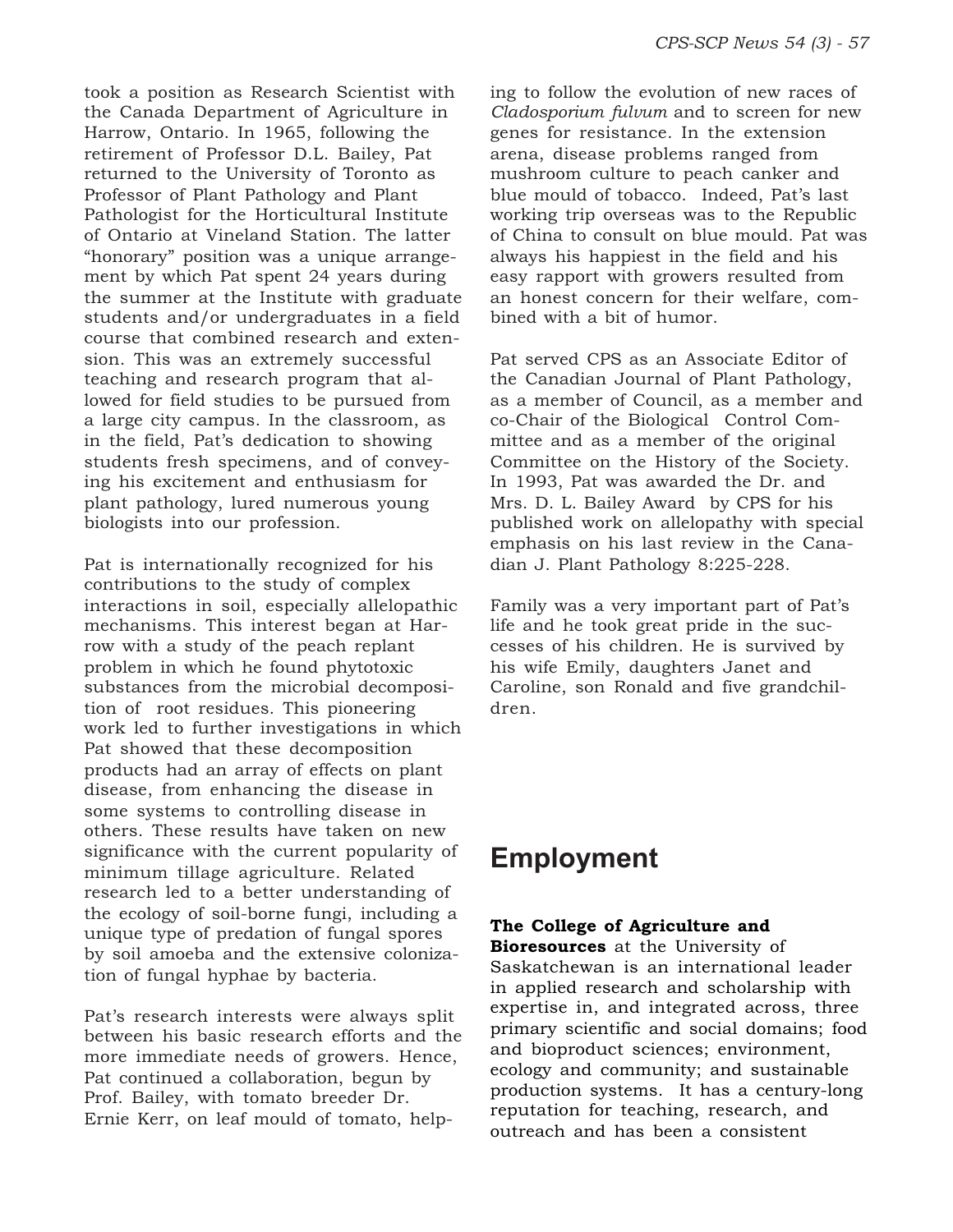strength for the University. The College has played a pivotal role in the development of the agriculture and food industries in Saskatchewan, and continues to build on a legacy of public engagement and cooperative partnerships. Our faculty is committed to providing an exceptional learning experience and preparing graduates for leadership in the new bio-economy.

The University of Saskatchewan is located in Saskatoon, Saskatchewan on the banks of the South Saskatchewan River, a city with a diverse and thriving economic base, a vibrant arts community and a full range of leisure opportunities. The University has a reputation for excellence in teaching, research and scholarly activities and offers a full range of undergraduate, graduate, and professional programs to a student population of about 20,000. The university is one of Canada's leading research-intensive universities.

## **PLANT PATHOLOGIST – CEREAL AND FLAX PROGRAMS**

The Crop Development Centre, Department of Plant Sciences at the University of Saskatchewan invites applications for a plant pathologist for the cereal and flax programs. The successful applicant will be expected to initiate a vigorous independent research program in cereal and flax pathology including identifying new sources of disease resistance and establishing and developing germplasm and screening methodologies, and to collaborate in evaluating breeding material and providing guidance to plant breeders responsible for well-established and productive crop breeding programs in wheat, durum, barley, oat and flax. The research conducted should be eligible for Government of Canada Tri-Council funding. The incumbent will also be expected to perform extension duties as required, teach one three credit unit class per year in the Department of Plant

Sciences, and supervise M.Sc. and Ph.D. students. The terms of reference for this position are defined by an agreement between the University of Saskatchewan and the Government of Saskatchewan's Ministry of Agriculture.

The Department of Plant Sciences is a centre for teaching, research and outreach related to the development, production and management of field and horticulture crops and to the management of non-arable grasslands on the Canadian prairies. The department is currently composed of 24 faculty members. Within the department, the Crop Development Centre includes nine research scientists and associated technical and administrative staff and graduate students.

To support its research activities, the department employs 20 term research associates and post-doctoral fellows, and 100 support staff. It has access to: a land base of 3,000 acres, 12,000 sq. ft. of greenhouse space, field laboratories, a full fleet of plot equipment; Canada's largest controlled environment phytotron, the CDC Grains Innovation Lab, seed management facilities,; and the Canadian Light Source, Canada's recently opened synchrotron and the most ambitious science project in Canada in a generation.

## **QUALIFICATIONS**

This position requires a Ph.D. in plant pathology, demonstrated ability and interest in field and laboratory research and teaching, and the potential to participate in extension activities aimed at cereal and flax producers. Relevant postdoctoral experience is desirable. Candidates should be eligible for membership in the Saskatchewan Institute of Agrologists. Excellent communication and interpersonal skills and an ability to establish effective working relationships are essential.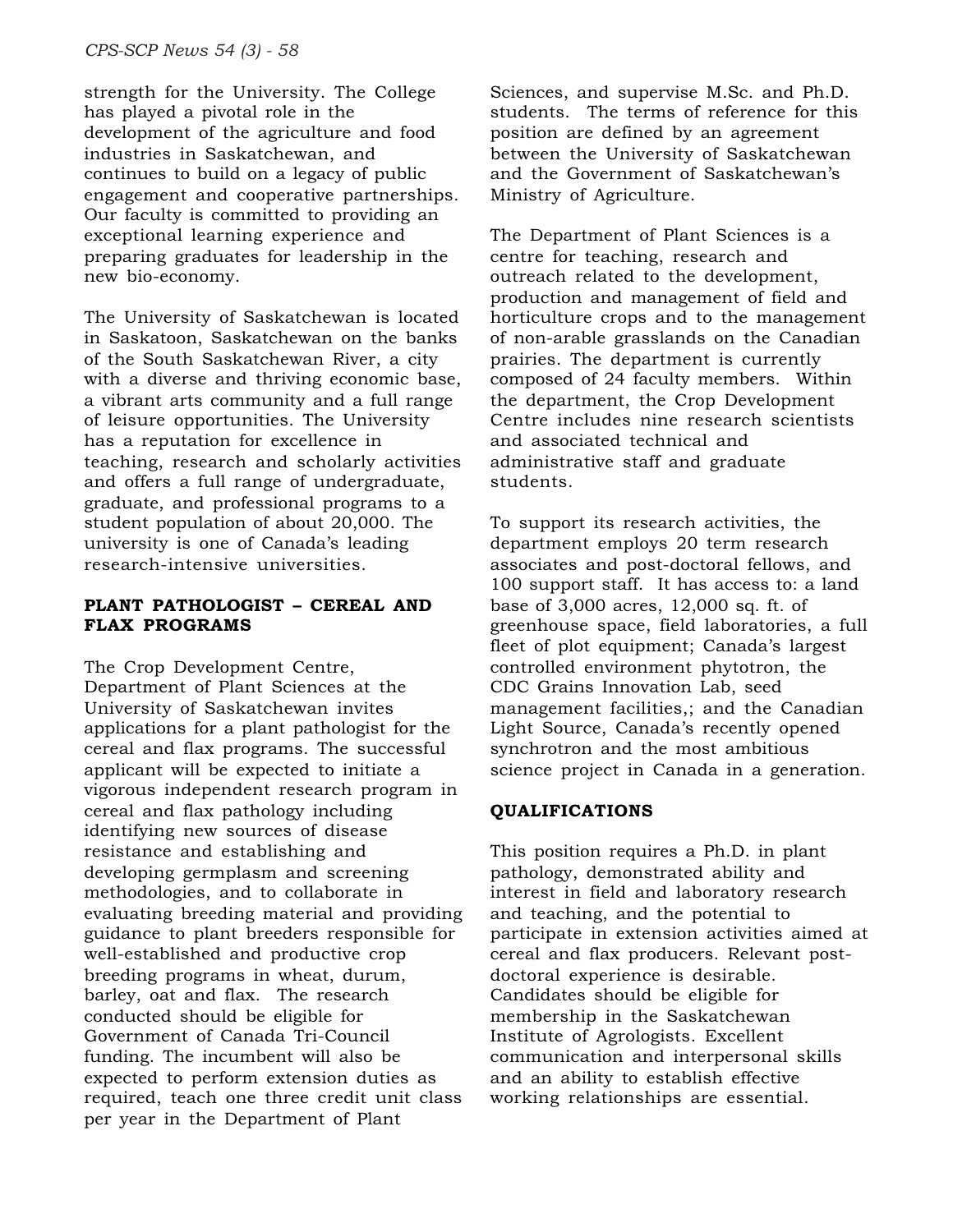Applications, including a CV, academic transcripts, and contact information for three referees, should be submitted to Ms. D.C. Murrell, Managing Director, Crop Development Centre, University of Saskatchewan, 51 Campus Drive, Saskatoon, SK, Canada S7N 5A8. Tel: (306)966-5857. Email: dorothy.murrell@usask.ca

More information about the University of Saskatchewan, College of Agriculture and Bioresources, and the Department of Plant Science and the Crop Development Centre can be found at http:// www.agbio.usask.ca

For best consideration, applications should be received by November 15, 2010. The University of Saskatchewan is committed to employment equity and applications from women, aboriginal peoples, visible minorities and persons with disabilities are encouraged. All qualified individuals are invited to apply, but Canadian citizens and permanent residents will be given priority.

## **Title: McGill University Postdoctoral Fellowship in Sustainable Agriculture – 2011**

## **Location:**

Faculty of Agricultural and Environmental Sciences, Macdonald Campus, McGill University, 21,111 Lakeshore, Ste. Anne de Bellevue, Quebec, Canada H9X 3V9

## **Description:**

Applications are now being accepted for a 2-year fellowship, valued at CDN\$35,000 per year, tenable in the Faculty of Agricultural and Environmental Sciences, Macdonald Campus, McGill University. *The competition is intended for new incoming candidates to the university*. The successful candidate will conduct postdoctoral research in the area of sustainable agriculture under the supervision of a professor in one of the Faculty's academic units. The proposed research would address themes such as food quality and safety, nutrition and health, biosciences, bioproducts and biotechnology, bioresource and environmental engineering, conservation and the environment. For more information on the Faculty and its research activities, please visit our website www.mcgill.ca/macdonald/units .

## **Eligibility:**

Candidates must have completed their PhD within three years prior to commencement of the award.

## **Application Deadline:**

March 1 (*in the event that March 1 falls on a weekend, the deadline will be the following working day)*, for tenure not prior to September, 1, 2011. All applicants will be contacted not later than June 1, 2011.

The following application materials are required and may be submitted by electronic mail, by fax or by postal mail" to meet the deadline.

## **Checklist:**

- A letter of application from the candidate, including a statement of research interests for the period of the fellowship (*maximum 2 pages*) and an indication of when he/she expects to be available to take up the award if successful. This letter should briefly outline the facilities required to undertake the research and the name of a suitable supervisor in the Faculty of Agricultural and Environmental Science whose research program falls within the interest of the candidate www.mcgill.ca/ macdonald/units;
- A statement of support from the